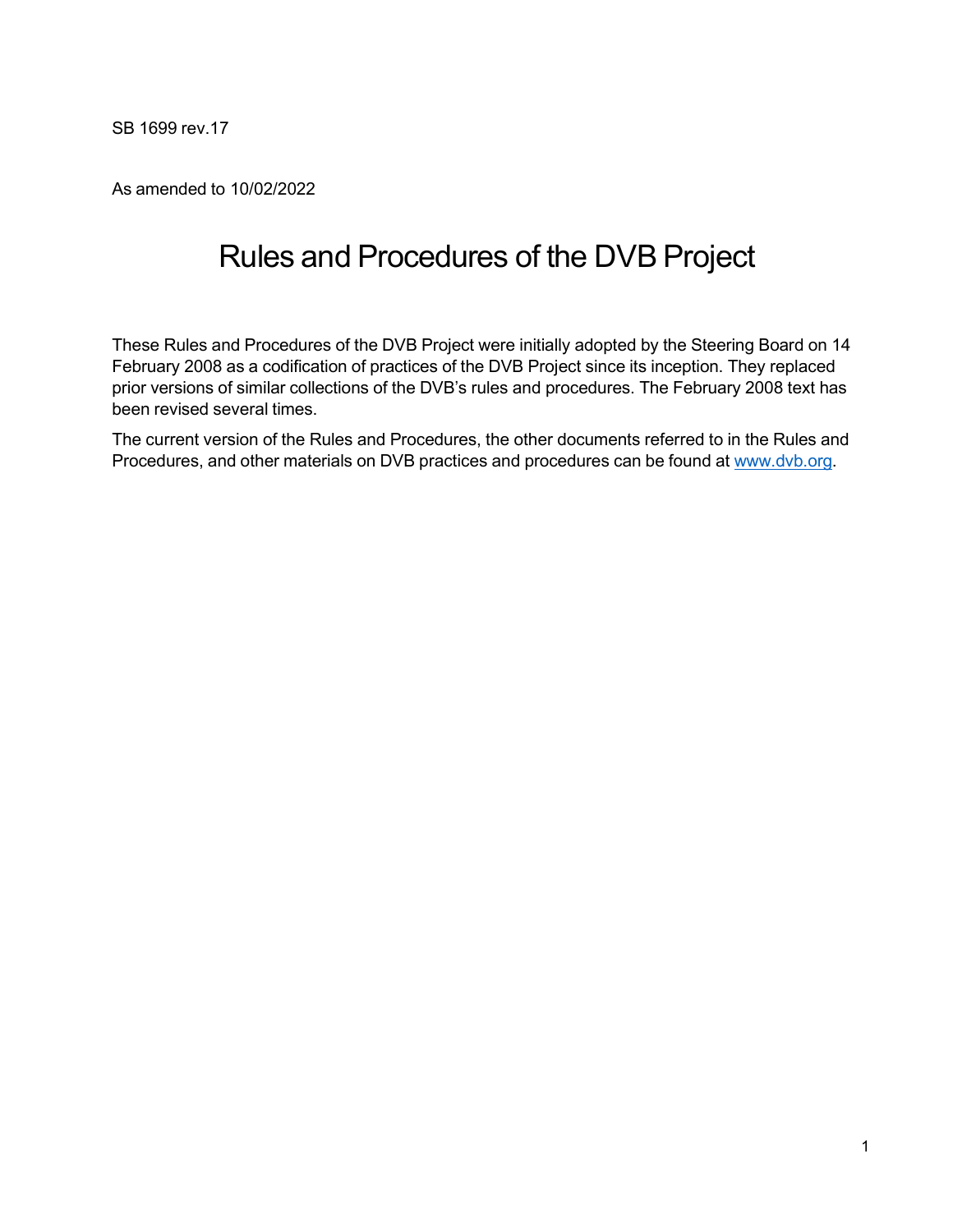| $\mathbf{1}$ |                  |  |  |  |
|--------------|------------------|--|--|--|
|              | 1.1              |  |  |  |
|              | 1.2              |  |  |  |
|              | 1.2.1            |  |  |  |
|              | 1.2.2            |  |  |  |
|              |                  |  |  |  |
| $\mathbf{2}$ |                  |  |  |  |
|              | 2.1              |  |  |  |
|              | 2.1.1            |  |  |  |
|              | 2.1.2            |  |  |  |
|              |                  |  |  |  |
|              | 2.2              |  |  |  |
|              | 2.2.1            |  |  |  |
|              | 2.2.2            |  |  |  |
|              | 2.2.3            |  |  |  |
|              | 2.3              |  |  |  |
| 3            |                  |  |  |  |
|              | 3.1              |  |  |  |
|              | 3.2              |  |  |  |
|              | 3.2.1            |  |  |  |
|              | 3.2.2            |  |  |  |
|              | 3.3 <sub>1</sub> |  |  |  |
|              | 3.3.1            |  |  |  |
|              | 3.3.2            |  |  |  |
|              |                  |  |  |  |
| 4            |                  |  |  |  |
|              | 4.1              |  |  |  |
|              | 4.1.1            |  |  |  |
|              | 4.1.2            |  |  |  |
|              | 4.1.3            |  |  |  |
|              | 4.1.4            |  |  |  |
|              | 4.1.5            |  |  |  |
|              | 4.2              |  |  |  |
|              | 4.2.1            |  |  |  |
|              | 4.2.2            |  |  |  |
|              | 4.2.3            |  |  |  |
|              | 4.2.4            |  |  |  |
|              | 4.2.5            |  |  |  |
|              | 4.2.6            |  |  |  |
| 5            |                  |  |  |  |
|              | 5.1              |  |  |  |
|              | 5.1.1            |  |  |  |
|              | 5.1.2            |  |  |  |
|              | 5.1.3            |  |  |  |
|              | 5.1.4            |  |  |  |
|              | 5.1.5            |  |  |  |
|              | 5.2              |  |  |  |
|              |                  |  |  |  |
| 6            |                  |  |  |  |
|              | 6.1              |  |  |  |
|              | $6.2$            |  |  |  |
| 7            |                  |  |  |  |
|              |                  |  |  |  |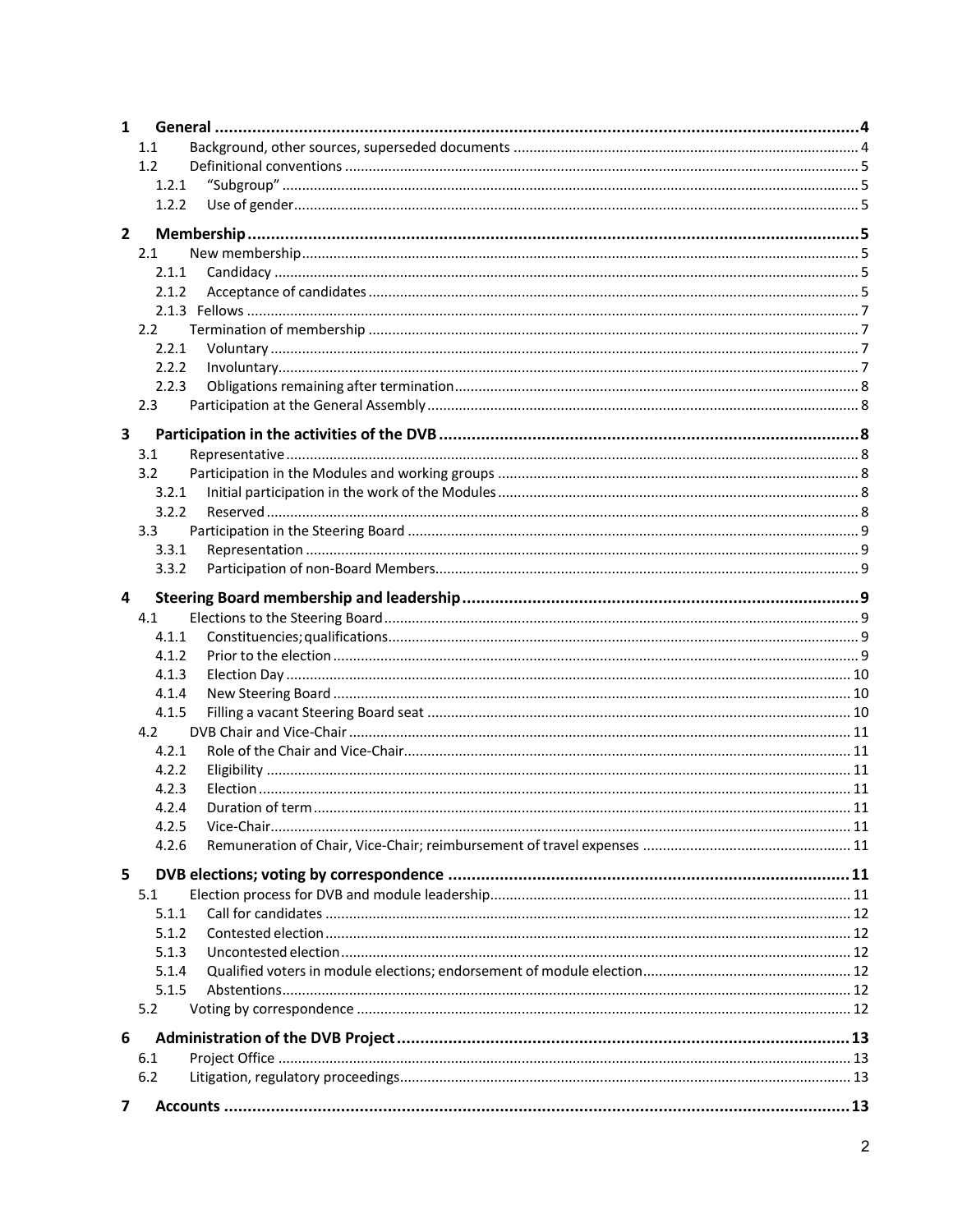| 8 |       |  |
|---|-------|--|
|   | 8.1   |  |
|   | 8.1.1 |  |
|   | 8.1.2 |  |
|   | 8.1.3 |  |
|   | 8.1.4 |  |
|   | 8.1.5 |  |
|   | 8.1.6 |  |
|   | 8.2   |  |
|   | 8.3   |  |
|   | 8.3.1 |  |
|   | 8.3.2 |  |
|   |       |  |
|   | 8.4   |  |
|   | 8.5   |  |
|   | 8.6   |  |
|   | 8.6.1 |  |
|   | 8.6.2 |  |
|   | 8.6.3 |  |
|   | 8.6.4 |  |
|   | 8.7   |  |
|   | 8.8   |  |
|   |       |  |
| 9 |       |  |
|   | 9.1   |  |
|   | 9.2   |  |
|   | 9.3   |  |
|   | 9.3.1 |  |
|   | 9.3.2 |  |
|   | 9.4   |  |
|   |       |  |
|   | 1.    |  |
|   | 2.    |  |
|   | 3.    |  |
|   | 4.    |  |
|   | 5.    |  |
|   | 6.    |  |
|   | 7.    |  |
|   |       |  |
|   |       |  |
|   | А.    |  |
|   | В.    |  |
|   | C.    |  |
|   |       |  |
|   |       |  |
|   |       |  |
|   |       |  |
|   |       |  |
|   |       |  |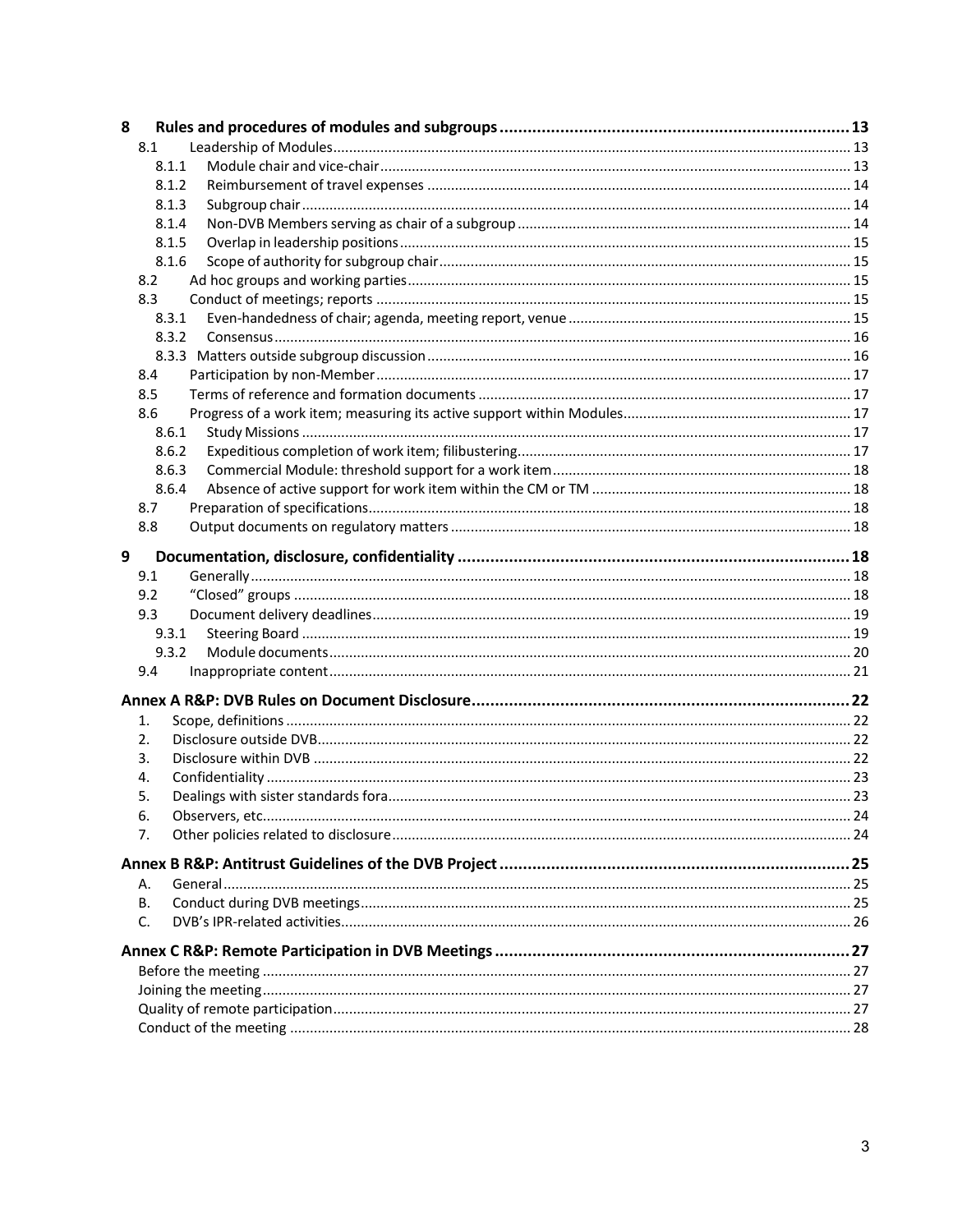# Rules and Procedures of the DVB Project

# <span id="page-3-0"></span>**1 General**

## <span id="page-3-1"></span>**1.1 Background, other sources, superseded documents**

These Rules and Procedures codify certain of the practices that have been adopted within the DVB Project relating to its governance and activities. They are intended to complement the governing document of DVB, *Memorandum of Understanding further amended and restated for the development of harmonized digital video broadcasting (DVB) based on European specifications (The Statutes of the DVB Project)* (3 Jan 2014). Other practices may be added to these Rules and Procedures in response to novel issues.

These Rules and Procedures are not comprehensive. There are other sources for DVB rules addressing specific issues. These include:

Information on DVB's IPR policy, https://dvb.org/about/policies-procedures/#iprpolicy, including its Copyright Policy, a Facility for Voluntary Disclosure of Patents, a policy on normatively referenced materials (together with a list of qualifying standards bodies), links to licensing programmes covering DVB standards, a form of statement to be submitted by a participant in DVB activities that is not a Member, an extensive commentary on DVB's IPR policy,

Terms of Use for the DVB website and

Guidelines for Liaison Officers (SB 1526) and other materials.

These Rules and Procedures replace in all respects all prior collections of DVB's rules and procedures, including without limitation, prior versions of these Rules and Procedures; Statutes and Rules of Procedures for the Digital Video Broadcasting Project (SB 17 (97) 23, 24 Sept 1997) and DVB Steering Board Decisions, (SB 37 (02) 22, 18 June 2002). (The specific rules on implementation of the Multimedia Home Platform, *MHP Implementation Arrangements and Associated Agreements*; DVB Blue Book A066r1 (June 2003) (with corrigenda and addenda) were withdrawn on 31 October 2012.)

For the avoidance of doubt, if the present Rules and Procedures are silent in respect of a matter addressed by any such document, then there is no rule, or the matter is covered by the Memorandum of Understanding or by Swiss law applicable to associations. (DVB is an association in conformity with *Code civil suisse*, art 60 et seq.)

These Rules and Procedures have been adopted by the Steering Board pursuant to the DVB MoU, and notably articles 4 (modification of organizational structure), 6.1 (rules and procedures for election of members of the Steering Board); 6.2 (adoption of rules and procedures of the Steering Board); 11 (rules and procedures of modules); and 17 (interpretation of MoU). They may be supplemented and modified from time to time by decision of the Steering Board. (The most current version of the Rules and Procedures is available at [www.dvb.org.](http://www.dvb.org/))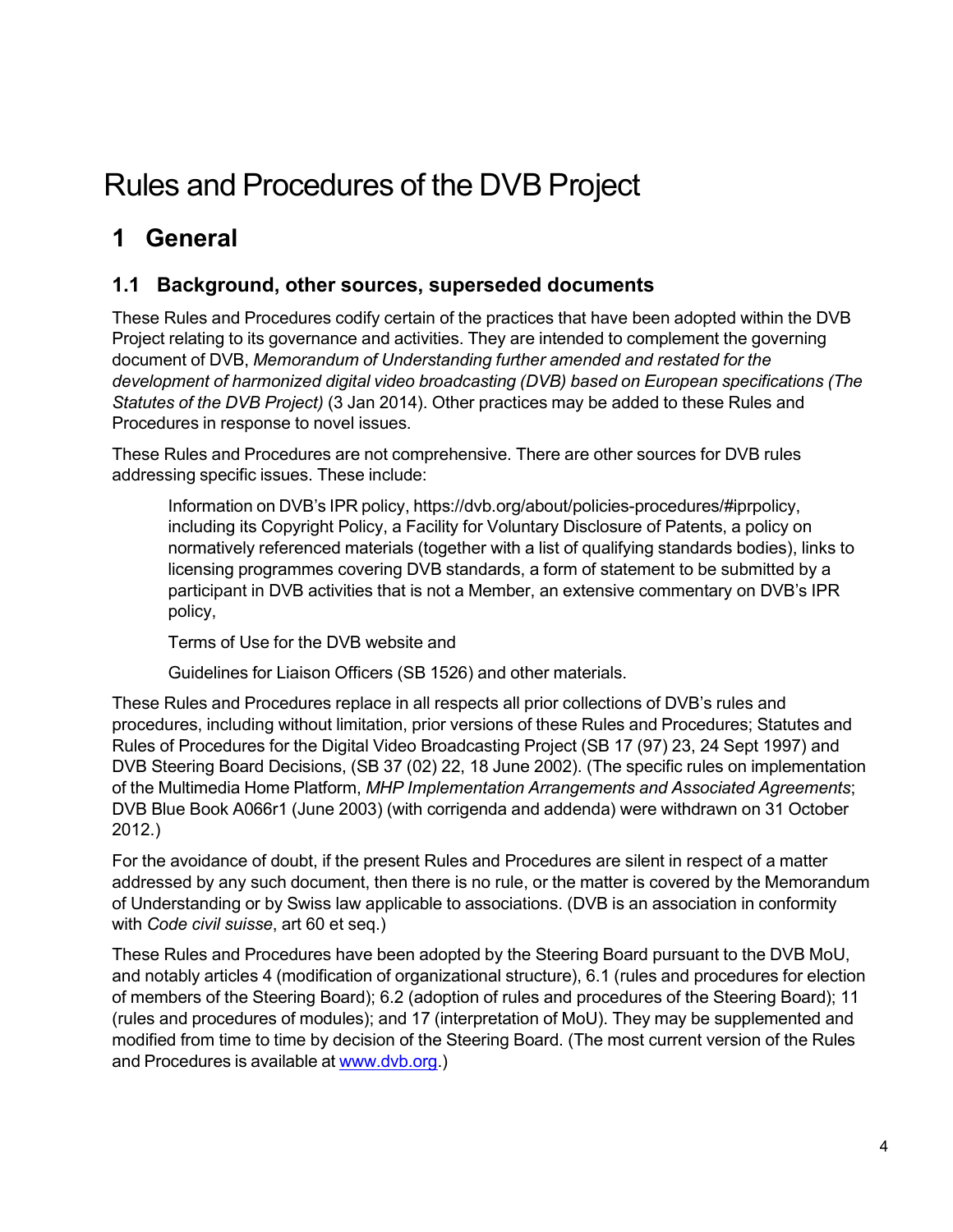## <span id="page-4-0"></span>**1.2 Definitional conventions**

#### <span id="page-4-1"></span>**1.2.1 "Subgroup"**

Unless the context otherwise requires, a "subgroup" is any group other than the Steering Board. The term includes modules.

#### <span id="page-4-2"></span>**1.2.2 Use of gender**

These Rules and Procedures are gender neutral. The use of "he" or "she" (and their correlatives) is purely conventional when a singular person is intended. The use does not convey that certain activities or functions are reserved for men or for women.

## <span id="page-4-3"></span>**2 Membership**

#### <span id="page-4-4"></span>**2.1 New membership**

#### <span id="page-4-5"></span>**2.1.1 Candidacy**

Conditions for membership are set out in Article 2 MoU.

A candidate sends a written application to the DVB Project Office, indicating to which subgroups it intends to contribute, and to which constituency it wishes to belong. Constituencies are set out in Article 6.1 MoU.

#### <span id="page-4-6"></span>**2.1.2 Acceptance of candidates**

Upon receipt of a completed application, the Project Office reviews the application, including the candidate's choice of constituency. The candidacy is thereafter reviewed and, where suitable, approved by the Steering Board either at a following meeting or by correspondence.

Membership starts after approval by the Steering Board, the signing of the MoU and the payment of the membership fee for the current year.

New Members are confirmed by the next General Assembly. In the absence of such confirmation, membership is cancelled and the membership fee reimbursed.

#### *2.1.2.1 Associations*

An association may, whether named as a Member or observer, be exempt from payment of a membership fee if five or more of its members are fee-paying Members of DVB. No more than two representatives from any association may attend a DVB meeting. The benefits of membership or observership apply only to the association and not to its members.

At the time of making a technical contribution, the association shall reaffirm that the contribution, and its members holding IPRs therein, are subject to the IPR policy of the DVB Project.

#### *2.1.2.2 Observership*

Conditions of an observership are set by the Steering Board pursuant to articles 2 and 6 of the MoU. Observership is usually reserved to standards bodies.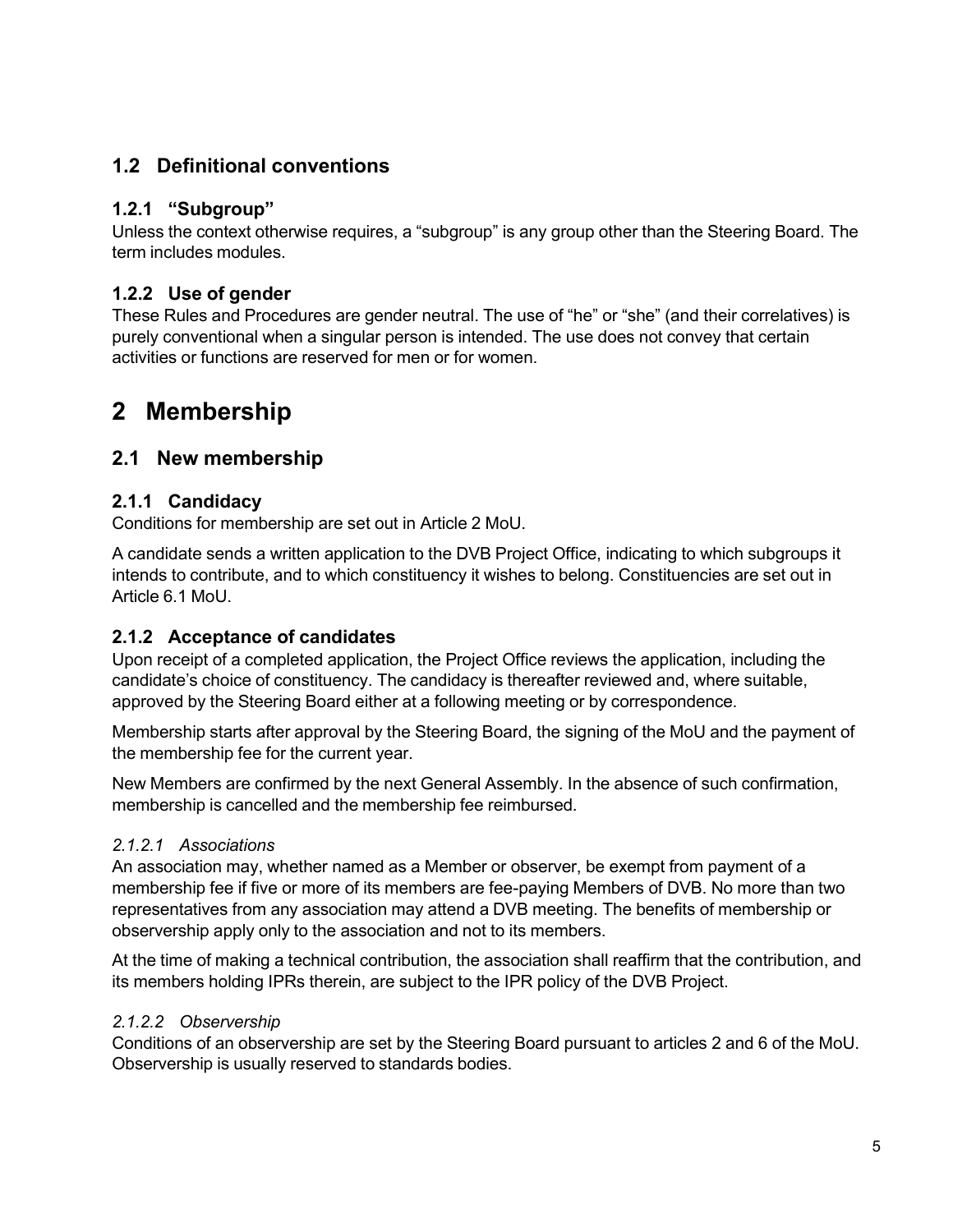Observers are bound by the IPR policy of the DVB Project. Observers are generally entitled to attend the meetings of any DVB subgroup.

#### *2.1.2.3 Initial, annual membership fees*

The membership fee for a new Member during its first year of membership is  $\epsilon$  2,000.

(A company that has withdrawn from membership, after no less than two years of non-membership, pays the initial fee upon rejoining. It is otherwise obligated to pay the annual membership fee.)

Associations, under the conditions set out in article 2.1.2.1, and observers may be granted an exemption of the initial and annual membership fee, on approval by the General Assembly after recommendation by the Steering Board. Other Members are not entitled to this exemption.

(The annual fee payable by a Member terminating its membership is not prorated.)

#### *2.1.2.4 Consultancies and consultants*

In this article, a "consultant" is an individual, including an individual operating through her own company. (See below for provisions related to "consultancies".)

- A DVB Member may be represented by its employees or by consultants serving the interest of the DVB Member alone. This representation may include serving as the chair of a DVB subgroup.
- A consultant is deemed to represent the Member that is using the consultant's services. The consultant may also be engaged to represent multiple Members in respect of one or more DVB activities. (The consultant in these circumstances is deemed to represent each of the Members using her services.)
- The Member's use of a consultant is its affirmation that (i) any intellectual property of the consultant, otherwise covered by Article 14 MoU, is available through that Member pursuant to that article and (ii) it will ensure that the consultant will follow these Rules and Procedures. (DVB Members, through the Project Office, may seek further assurance that the Member and its consultant are observing these requirements.)
- The chair and members of each subgroup where the consultant is active shall be notified of her engagement (for example, on her presentations to the subgroup, when identifying herself at the start of a meeting, and when signing the attendance sheet). This information is available to all DVB Members.

This article 2.1.2.4 also applies to a consultancy, that is a company with several professionals, offering services to multiple clients.

A consultant (or a consultancy) is not normally entitled to membership within DVB.

In the case of a consultancy, affiliated by ownership with companies that would otherwise satisfy DVB membership requirements, that group of companies may be considered for membership. When such a group is not a Member, its participation, and the participation of the consultancy, in DVB activities in any capacity may be denied by the Steering Board. A consultancy should in the first instance contact the Project Office as to membership and other status questions.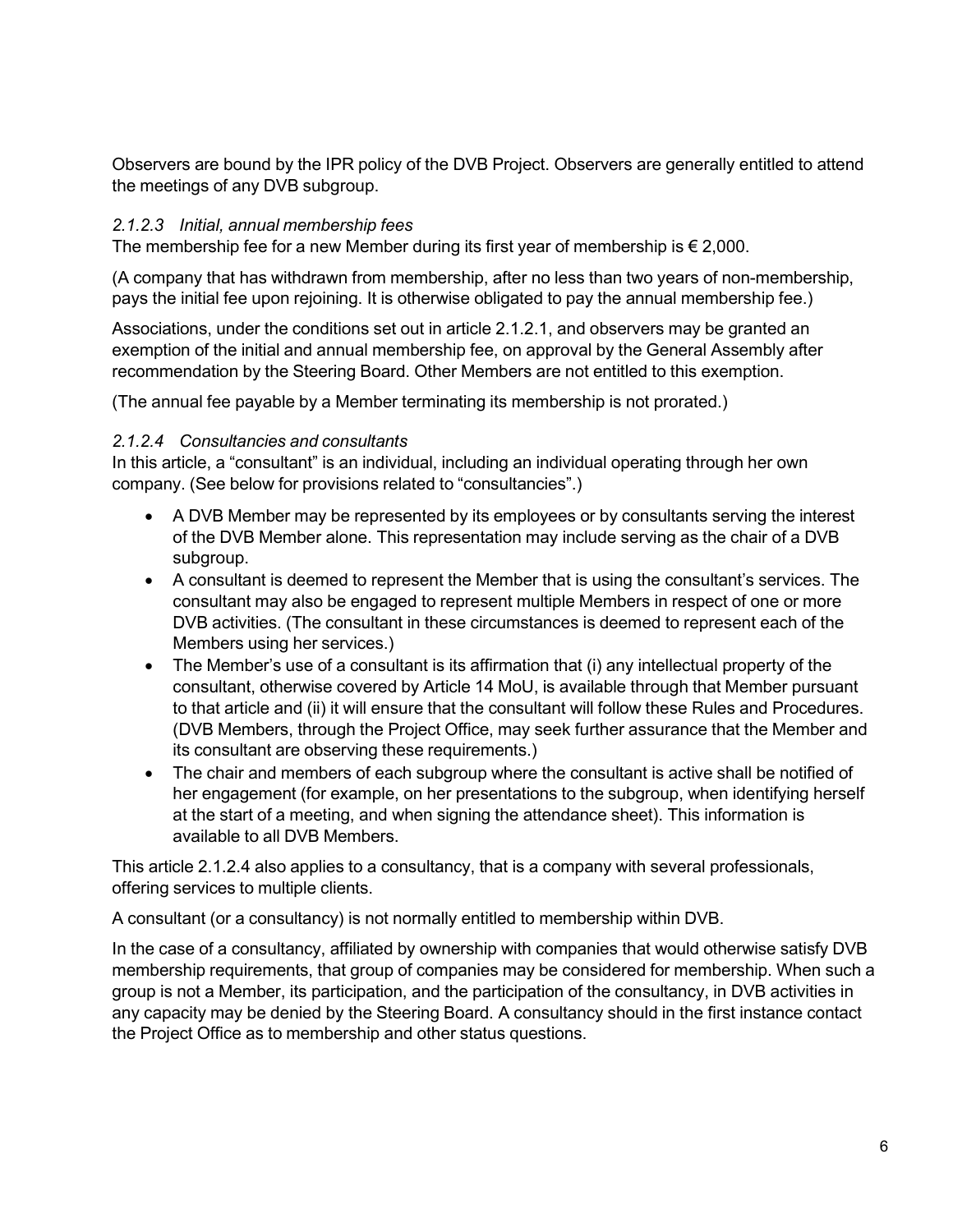#### <span id="page-6-0"></span>**2.1.3 Fellows**

From time to time, the Steering Board may designate as "Fellows of the DVB Project" those who have made exceptional contributions to the work of the DVB Project. Fellows do not represent a Member.

A Fellow of the DVB Project may attend the General Assembly and have access to the same documents as DVB Members.

At the discretion of the Steering Board, a Fellow of the DVB Project may attend other meetings and be called upon to offer his views and make other contributions to the work of the DVB Project. The Fellow's attendance at meetings, and access to documents, will be on such terms related to IPR and other matters as the Steering Board deems appropriate.

## <span id="page-6-1"></span>**2.2 Termination of membership**

#### <span id="page-6-2"></span>**2.2.1 Voluntary**

The time and manner for voluntary withdrawal is set out in Article 15 MoU. The Chair DVB may exceptionally waive, for good cause shown, all or part of the one-month withdrawal period specified in that article.

#### <span id="page-6-3"></span>**2.2.2 Involuntary**

#### *2.2.2.1 Failure to pay membership fees*

A Member that has failed to pay its membership fee within 60 days of the due date for such payment may, by action of the Project Office, be suspended from membership. The Project Office will give the suspended Member notice of its suspension. During its suspension, it is not entitled to participate in any DVB meeting, to vote or to have access to documents. The Member is no longer suspended, and these privileges are restored, when it pays all its past due fees. A suspended Member who has failed to pay its membership fee for the calendar year may, by decision of the General Assembly when meeting no earlier than 1 October in that year, be expelled from membership.

#### *2.2.2.2 Behaviour incompatible with the obligations under MoU*

Under Article 1.4 MoU, Members have committed themselves to the purpose of "promoting DVB technical specifications . . . and their widespread international utilization / adoption." Moreover, Art 6.2 MoU gives, among other duties, the responsibility to the Steering Board in respect of the "coordination, priority-setting and management of the DVB project" and "dealing with any procedural disputes".

If the behaviour of a Member is incompatible with these and its other obligations under the MoU – such as actively blocking the adoption of a DVB specification in a standards organization, disparaging such specifications, persistent obstreperous conduct, or engaging in audiovisual piracy – the Member may be suspended or its membership terminated under the following process:

- the Steering Board may request the recommendation of the Project Office;
- it may also direct the DVB Chair to ask, by letter, the Member to clarify its position;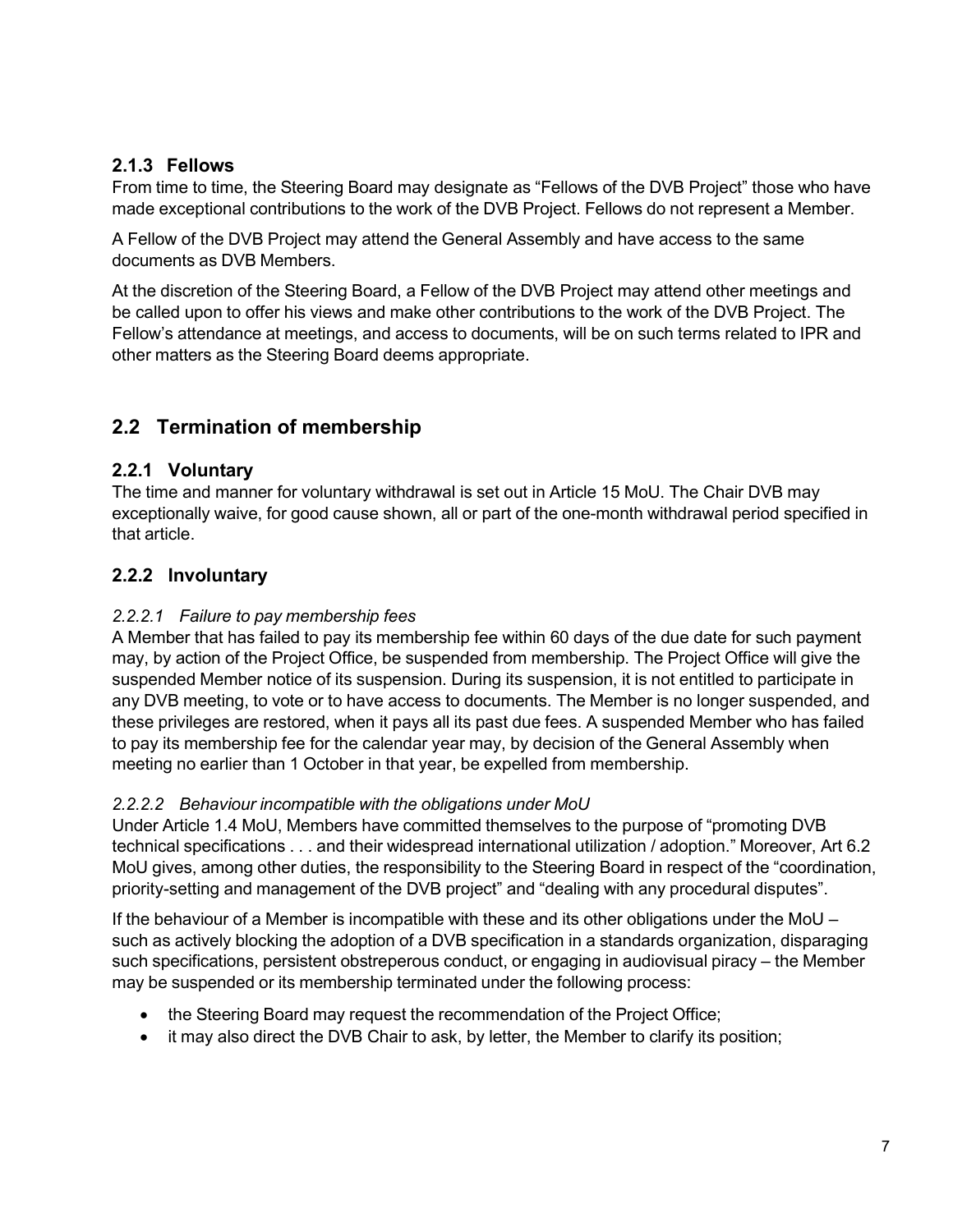- the Project Office may, taking into account the response, if any, to the DVB Chair's letter, propose to a later meeting of the Steering Board a suitable action, including the temporary suspension or the termination of its membership;
- the Steering Board shall take whatever steps it deems advisable.

The decision by the Steering Board to terminate a Member under this article 2.2.2. is subject to ratification by the General Assembly. The Member may make representations to the General Assembly to challenge the decision of the Steering Board.

## <span id="page-7-0"></span>**2.2.3 Obligations remaining after termination**

Termination of membership through withdrawal or otherwise does not affect the existing obligations on the Member in its individual capacity, including its obligations in relationship to DVB's IPR policy, and payment to DVB of amounts past due (including the current year's membership fee).

## <span id="page-7-1"></span>**2.3 Participation at the General Assembly**

Every Member may participate at a meeting of the General Assembly, through its representative present either in person or remotely.)

The Chair may invite distinguished persons and representatives from organizations which are not Members to attend as observers meetings of the General Assembly.

# <span id="page-7-2"></span>**3 Participation in the activities of the DVB**

## <span id="page-7-3"></span>**3.1 Representative**

Upon its election to membership, a Member notifies to the Project Office a representative to whom all statements of membership fees, formal correspondence and other notifications are addressed. It is the responsibility of the Member to inform the Project Office of any change in the representative or contact details.

Usually, the representative represents the Member at the General Assembly and (if elected) at the Steering Board, but this is not mandatory.

## <span id="page-7-4"></span>**3.2 Participation in the Modules and working groups**

#### <span id="page-7-5"></span>**3.2.1 Initial participation in the work of the Modules**

A new Member is encouraged to send its representatives to meetings of the Technical Module and the Commercial Module promptly after joining, and in any event as soon as practicable after beginning their participation in the work of a subgroup.

## <span id="page-7-6"></span>**3.2.2 Reserved**

#### **3.2.3 Overlapping representation**

Members should strive to send different representatives to the Commercial and the Technical Modules.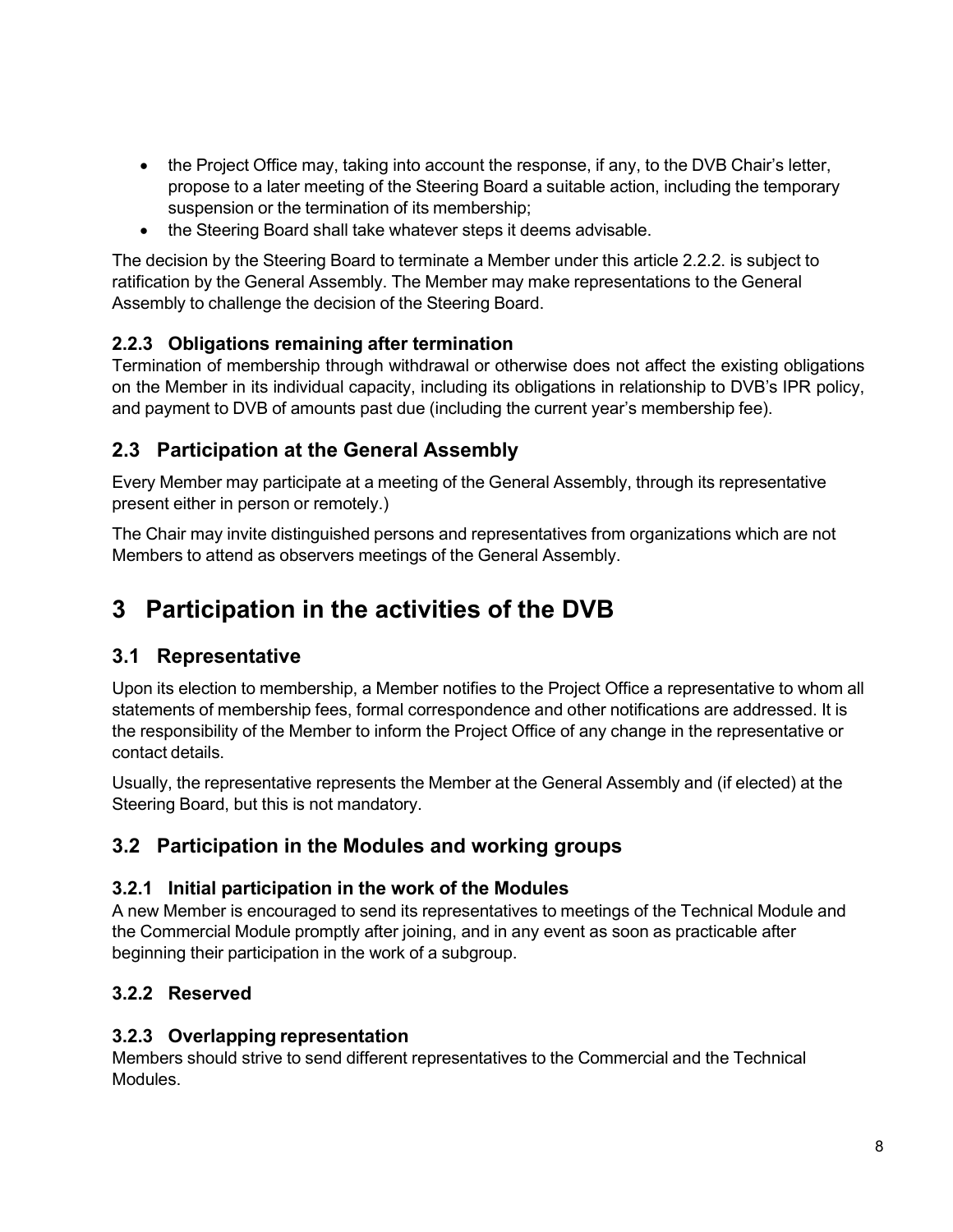The Technical Module is open to the technical experts of all Members.

The Commercial Module is open principally to senior managers concerned with the commercial exploitation of services or products in digital broadcasting and related areas.

The Commercial Module subgroups welcome technical expertise, but a diversity of points of view (technical and commercial) is desirable to the good functioning of the DVB.

## <span id="page-8-0"></span>**3.3 Participation in the Steering Board**

#### <span id="page-8-1"></span>**3.3.1 Representation**

A member of the Steering Board participates in person, that is through its representative present physically or remotely.

Each Member sends no more than one representative to the Steering Board. Other representatives from the same DVB Member may be present in their capacity as chair of a DVB module or an ad hoc group reporting directly to the Steering Board.

Notwithstanding the preceding paragraph, the chair of the meeting may exceptionally permit the presence of one or more further representatives.

It is expected that Members' representatives to the Steering Board be part of the higher management in their organizations.

#### <span id="page-8-2"></span>**3.3.2 Participation of non-Board Members**

At the invitation of the DVB Chair, a Member, or observer, who is not a member of the Steering Board, may attend (but may not vote at) one or more meetings of the Steering Board.

## <span id="page-8-3"></span>**4 Steering Board membership and leadership**

## <span id="page-8-4"></span>**4.1 Elections to the Steering Board**

#### <span id="page-8-5"></span>**4.1.1 Constituencies; qualifications**

Article 6.1 MoU defines the constituencies within the Steering Board and certain of the qualifications for election.

#### <span id="page-8-6"></span>**4.1.2 Prior to the election**

In anticipation of the meeting of the General Assembly at which a new Steering Board is to be elected,

- at its meeting preceding the election, the Steering Board names the convenor for each constituency;
- the convenor invites nominations for the places within the Steering Board allocated to the constituency;
- on the day of the General Assembly when the new Steering Board is to be elected, the convenor holds a meeting of the constituency; the Project Office assists the convenor to facilitate the participation of those participating remotely;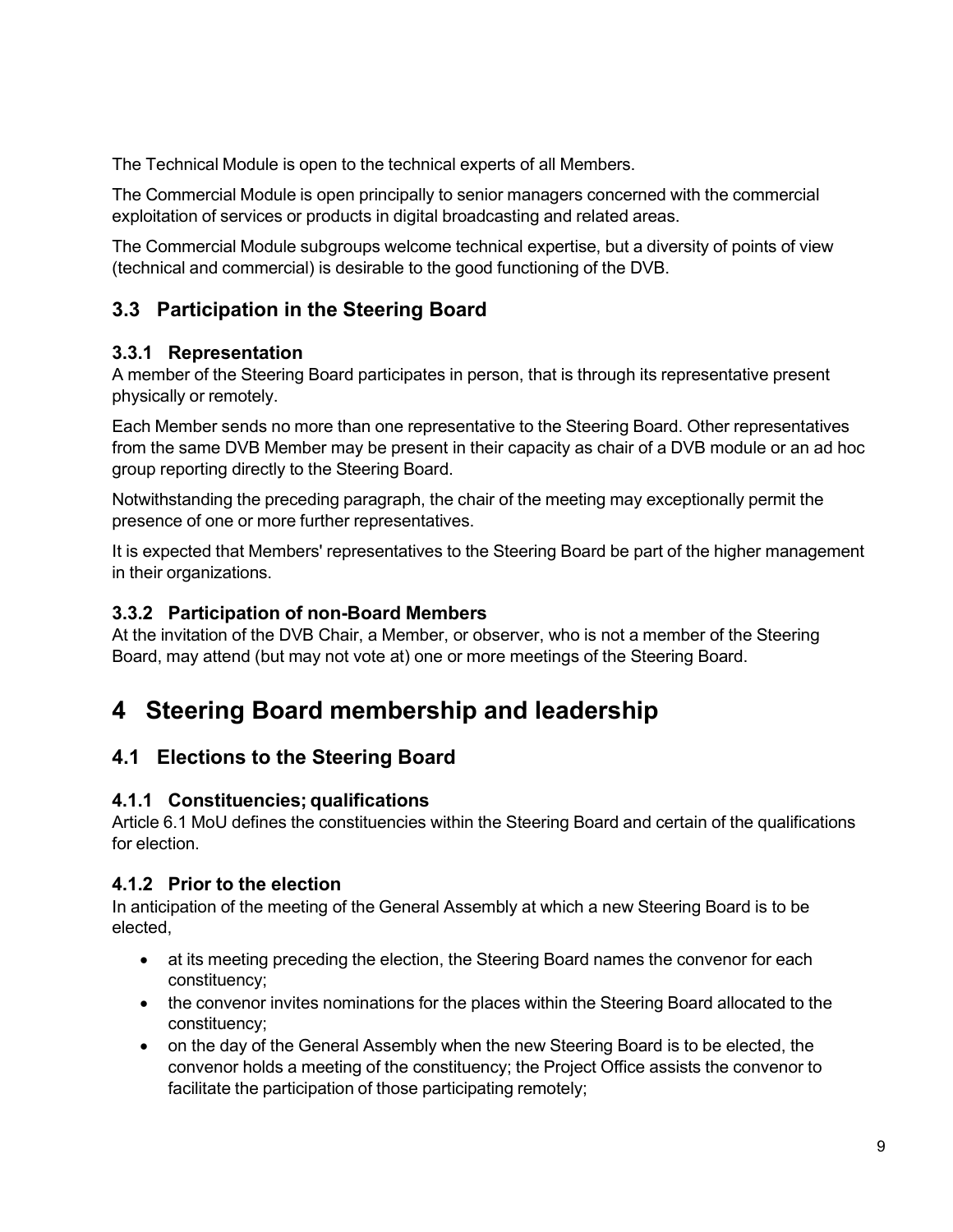- if the number of nominations matches or is less than the places allocated, the convenor draws up a list of those nominated to serve as the constituency's representatives during the next Steering Board (a "constituency list"); constituencies find balance within a list, for example by allocating places by sub-constituency (based on industry sub-sectors, geography, etc);
- if the number of nominations exceeds the places allocated, the convenor and the constituency attempt to find consensus so that the nominations and places match; if there is a match, the convenor draws up a constituency list; if there is no consensus, the convenor prepares a report on the failure to achieve consensus, together with the names of those nominated.

#### <span id="page-9-0"></span>**4.1.3 Election Day**

At the meeting of the General Assembly, each convenor presents her constituency list or other report. The General Assembly elects the new Steering Board by adopting the constituency lists and, in respect of a constituency which failed to achieve consensus, elects constituency representatives from among those nominated using the process described in the next paragraph. The election in any constituency is confined to those present at the General Assembly, either in person or remotely.

In an election for a constituency that has failed to achieved consensus, voting is by secret ballot by a process adopted by the Project Office designed to facilitate voting secrecy. The process is announced by the Project Office as soon as practicable but no later than the start of the meeting. The Chair (or his designee) collects the ballots and announces the results of voting. Any candidate (or the candidate's representative) may examine the ballot papers (or voting data).

An election and its result are not unreasonably delayed by technical problems encountered by remote participants

#### <span id="page-9-1"></span>**4.1.4 New Steering Board**

At a meeting of the new Steering Board:

- a constituency that has failed to nominate a number of representatives equal to its allocation may propose further nominations to complete its allocation; and
- the recommendations, if any, of a constituency as to its members to be co-opted to the Steering Board is put to a decision of the Steering Board; the Steering Board ensures an adequate spread of interests, including geographical balance.

It is not the practice to hold the first meeting of the new Steering Board immediately following the General Assembly at which elections are held.

#### <span id="page-9-2"></span>**4.1.5 Filling a vacant Steering Board seat**

If the place of an elected Member falls vacant during the term of a Steering Board, it shall be filled by a Member, elected by the Steering Board, from the same constituency as the Member causing the vacancy. The Member serves as a co-opted member unless its election is confirmed at the succeeding meeting of the General Assembly. The Member's mandate ends in any event at the conclusion of the term of the sitting Steering Board.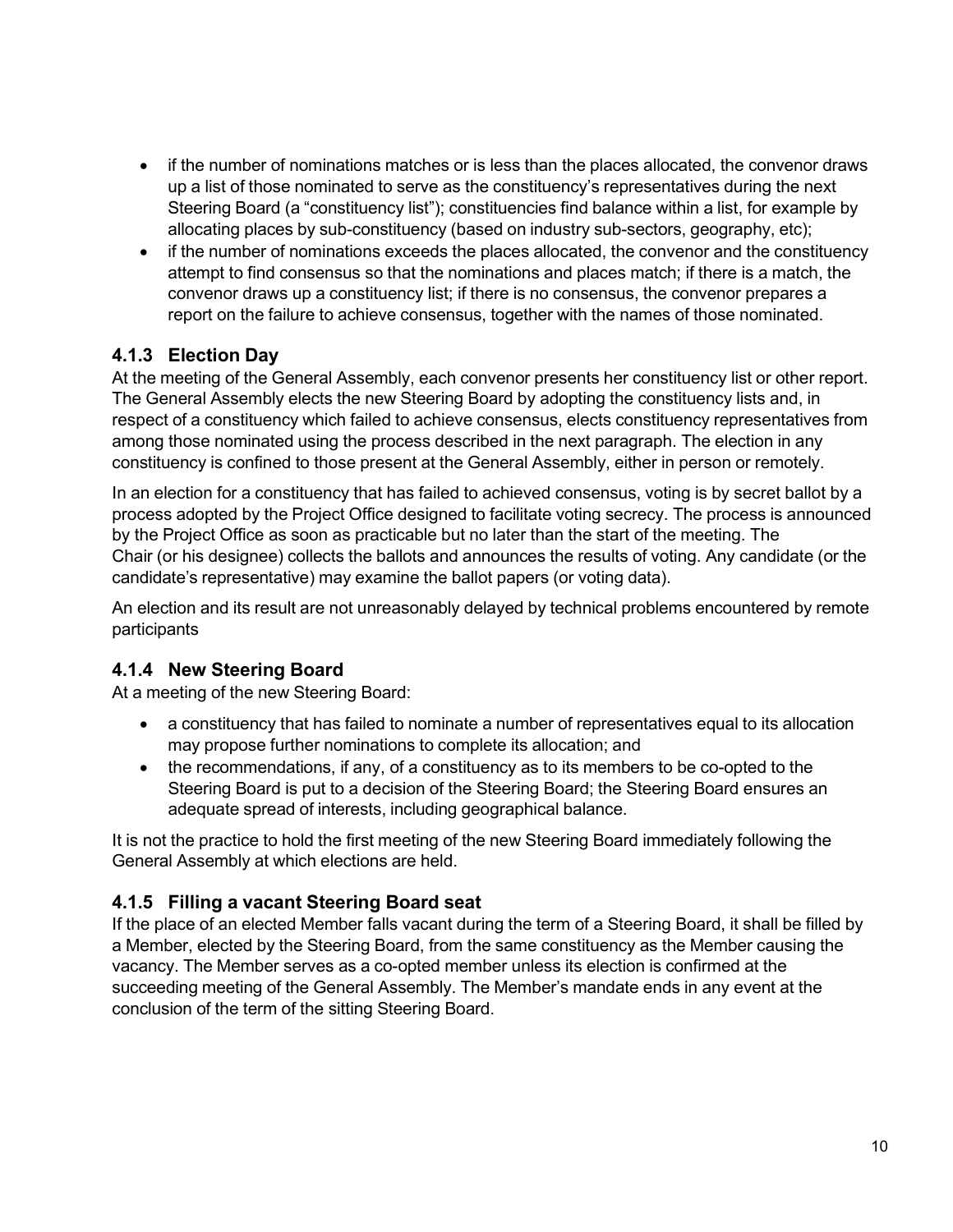## <span id="page-10-0"></span>**4.2 DVB Chair and Vice-Chair**

#### <span id="page-10-1"></span>**4.2.1 Role of the Chair and Vice-Chair**

The Chair, and if unavailable a Vice-Chair:

- presides over meetings of the General Assembly and of the Steering Board;
- presents the work plan and the annual report;
- transmits the documents approved by the Steering Board to the General Assembly;
- transmits the specifications approved by the Steering Board to the relevant recognized standards setting organization.

The Chair and the Vice-Chair are responsible for promoting the work of the DVB Project. Each of them speaks on behalf of the DVB Project. (In addition, any module chair and the Project Office may speak externally on behalf of the Project on agreed matters which fall within their own competence.)

## <span id="page-10-2"></span>**4.2.2 Eligibility**

Only representatives of members of the Steering Board may stand for election as Chair or Vice-Chair.

#### <span id="page-10-3"></span>**4.2.3 Election**

The process for election of Chair and Vice-Chair is set out in article 5.1.

#### <span id="page-10-4"></span>**4.2.4 Duration of term**

The Chair serves for two years from the date of election. His term need not be coterminous with the term of the Steering Board.

The Chair is elected from the Steering Board; upon his election the Chair may choose no longer to act as the representative of a Member company (and his company may name a replacement to serve on the Steering Board).

#### <span id="page-10-5"></span>**4.2.5 Vice-Chair**

One or more Vice-Chairs may be elected by the Steering Board, each to serve for such term, and to undertake such duties, as the Steering Board may determine.

#### <span id="page-10-6"></span>**4.2.6 Remuneration of Chair, Vice-Chair; reimbursement of travel expenses**

The Steering Board may, notwithstanding article 12.1(a) MoU, decide to allow remuneration and reimbursement of travel and accommodation expenses of the Chair and any Vice-Chair. Such a decision is renewed at the start of each term of service.

## <span id="page-10-7"></span>**5 DVB elections; voting by correspondence**

## <span id="page-10-8"></span>**5.1 Election process for DVB and module leadership**

This Rule applies to elections for DVB Chair and DVB Vice-Chair and for chair and vice-chairs of modules.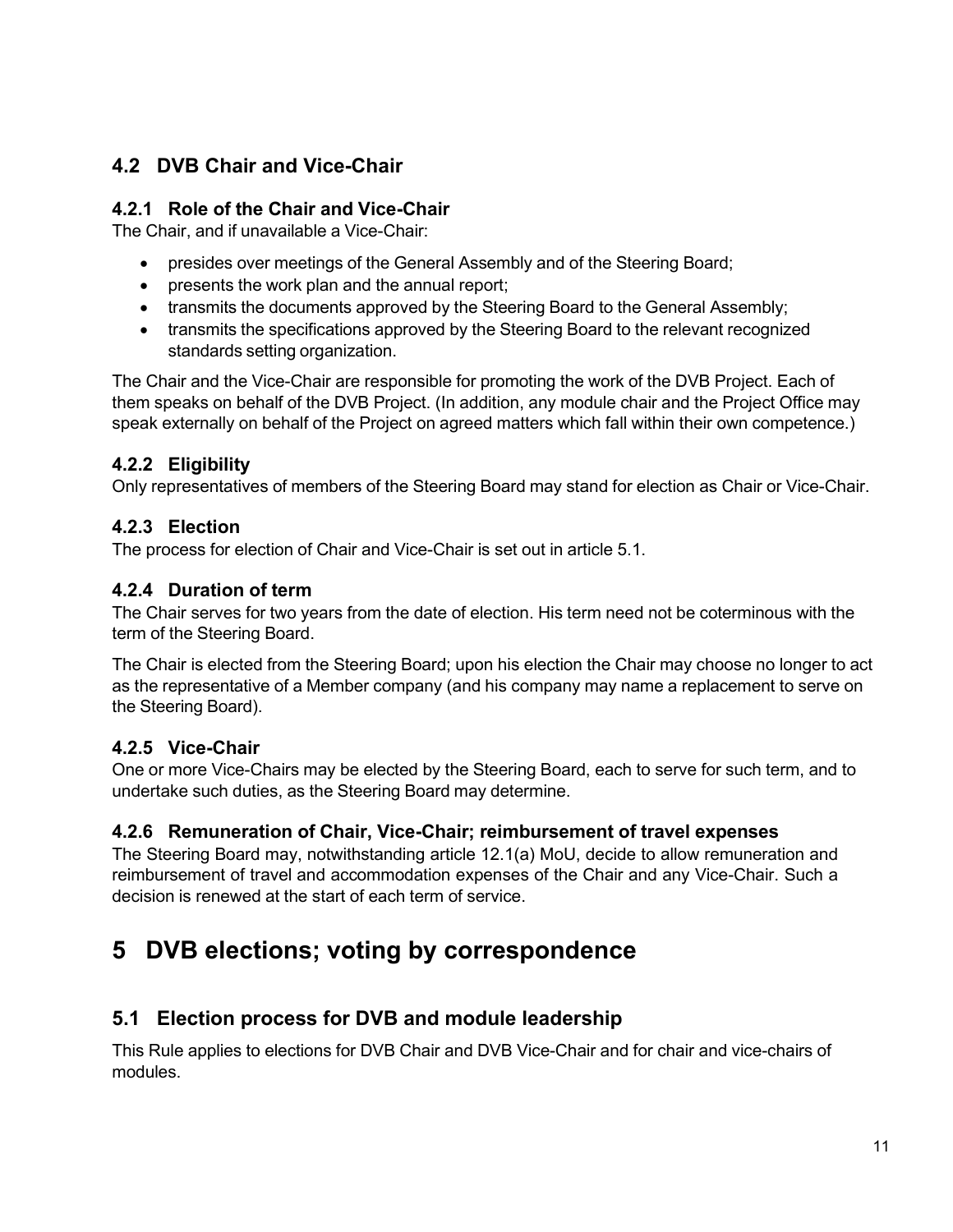### <span id="page-11-0"></span>**5.1.1 Call for candidates**

Before an election, the DVB Chair (or her designee) calls for candidates by notice to the DVB membership no less than 30 days before the meeting at which the election is to be held. Each time a candidate application is received, the Project Office promptly notifies the membership thereof.

#### <span id="page-11-1"></span>**5.1.2 Contested election**

If there is more than one candidate, the election is by secret ballot. The candidate winning a majority (more than 50 percent) of the votes cast by those present in person or remotely is elected. If there are more than two candidates, multiple rounds of elections are held until a candidate wins a majority of votes. If during a round no candidate wins a majority, then the candidate receiving the least number of votes is excluded from any later round. No more than a single representative present at the meeting in person or remotely votes on behalf of a Member. There is no voting by proxy.

In a secret ballot, the votes cast remotely are by a process adopted by the Project Office designed to facilitate voting secrecy. The process is announced by the Project Office as soon as practicable but no later than the start of the meeting. The designee of the meeting chair collects the ballots and announces the results of each round of voting. Any candidate (or the candidate's representative) may examine the ballot papers (or voting data).

An election and its result are not unreasonably delayed by technical problems encountered by remote participants. If unable to vote, they may ask that the vote they would have cast be noted in the meeting report.

## <span id="page-11-2"></span>**5.1.3 Uncontested election**

In an uncontested election, a vote is held by show of hands, voice vote (the "ayes and nays") or comparable method announced by the meeting chair (or designee conducting the election).

## <span id="page-11-3"></span>**5.1.4 Qualified voters in module elections; endorsement of module election**

For elections for module leadership, an eligible voter is a Member that has attended no less than two of the past three meetings of the module. For the avoidance of doubt, the presence of different Member representatives at module meetings can satisfy the requirement on prior meeting attendance.

An endorsement of a module chair or vice-chair, after election by the module, is treated as an uncontested election.

(Within the General Assembly, and within the Steering Board, for elections as with any decision requiring a vote, Members do not have to satisfy a requirement on prior meeting attendance.)

## <span id="page-11-4"></span>**5.1.5 Abstentions**

In the case of any election (or endorsement), abstentions are not collected and are not used in determining whether a candidate has achieved the requisite majority.

## <span id="page-11-5"></span>**5.2 Voting by correspondence**

The Steering Board or any subgroup may take a decision by correspondence. This process generally takes the form of a decision at a meeting adopting in substance a deliverable or other action, subject to approval, by correspondence, of modifications proposed at the meeting. The adopting meeting may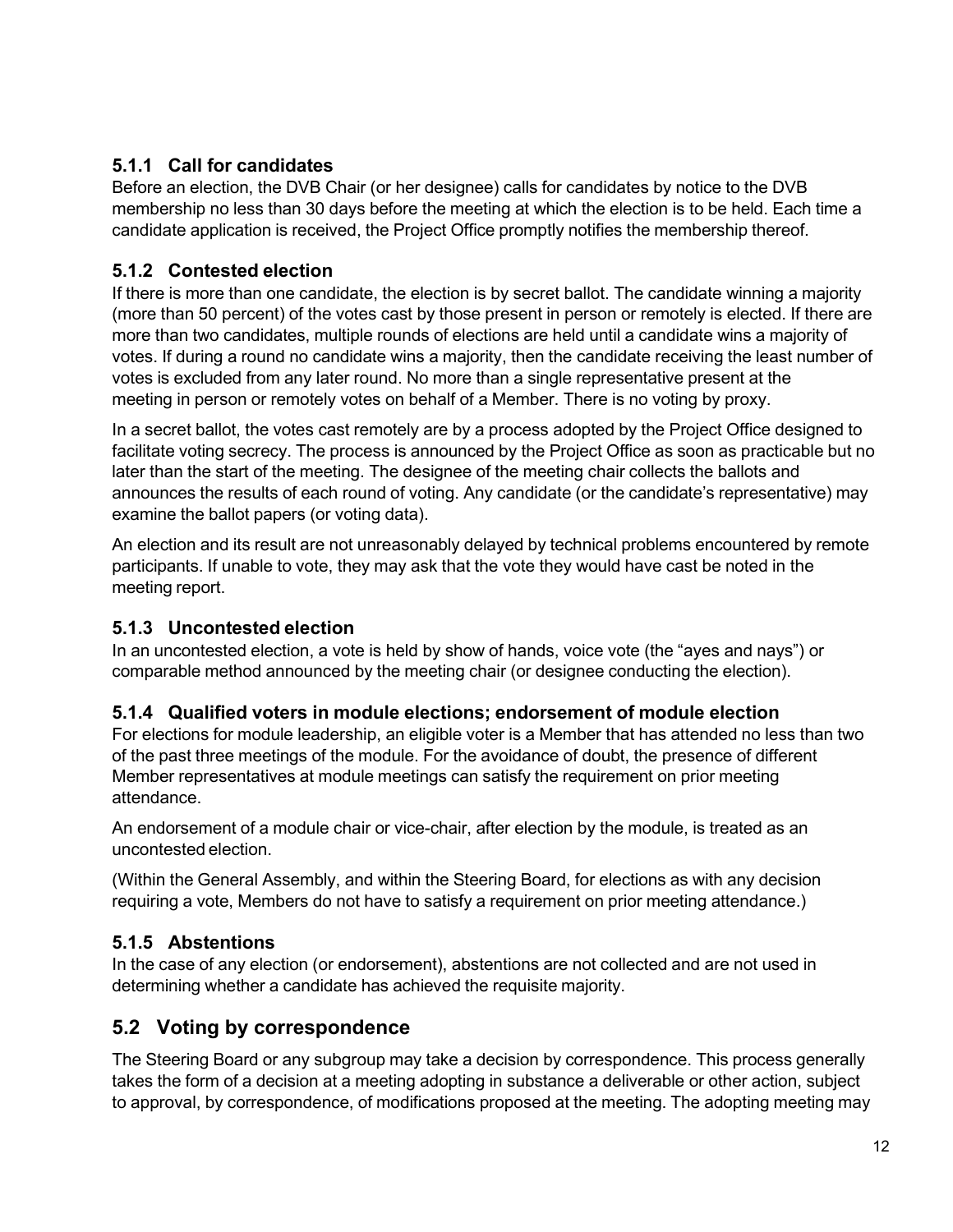set the process for the decision by correspondence, including the time within which responses are to be received.

# <span id="page-12-0"></span>**6 Administration of the DVB Project**

Between meetings of the Steering Board, the Chair, together with the chairs of the modules and the Project Office, coordinates the day-to-day work of the DVB Project.

## <span id="page-12-1"></span>**6.1 Project Office**

The Project Office is responsible for administrative matters under the direction of the Chair.

## <span id="page-12-2"></span>**6.2 Litigation, regulatory proceedings**

The Project Office gives notice to the Steering Board and, if suitable, to the IPR Module and any relevant subgroup, of any judicial or contentious regulatory activity in which DVB may become involved. The DVB Chair, with advice of the Legal Director, may take such actions as he deems necessary or appropriate and with a view to decreasing costs and burdens to DVB. The DVB Chair reports on these actions to the Steering Board. (See also Rules on Document Disclosure.)

# <span id="page-12-3"></span>**7 Accounts**

The accounts are administered by the Project Office.

The annual budget is prepared by the Ad hoc Group Budget with the support of the Project Office; it is adopted by the General Assembly upon the recommendation of the Steering Board.

The Steering Board oversees the execution of the annual budget. It prepares the accounts for the past year according to recognized accounting principles. At the time the accounts for the prior year are presented for adoption by the General Assembly, the General Assembly shall be informed of the remuneration and reimbursements to the Chair and Vice-Chair (s 4.2.6), and the reimbursements to subgroup chairs (s 8.1.2, s 8.1.4) during that year.

The Budget and its execution shall be undertaken according to prudential principles.

Members of the Steering Board shall have reasonable access to the accounts of the DVB Project; the Project Office shall provide them with all necessary explanation.

# <span id="page-12-4"></span>**8 Rules and procedures of modules and subgroups**

## <span id="page-12-5"></span>**8.1 Leadership of Modules**

## <span id="page-12-6"></span>**8.1.1 Module chair and vice-chair**

Each module has a chair who presides and undertakes the other tasks as described in these Rules and Procedures. Each module may decide to have one or more vice-chairs.

## *8.1.1.1 Election*

The process for election of the chair of a module and his re-election is set out in article 5.1.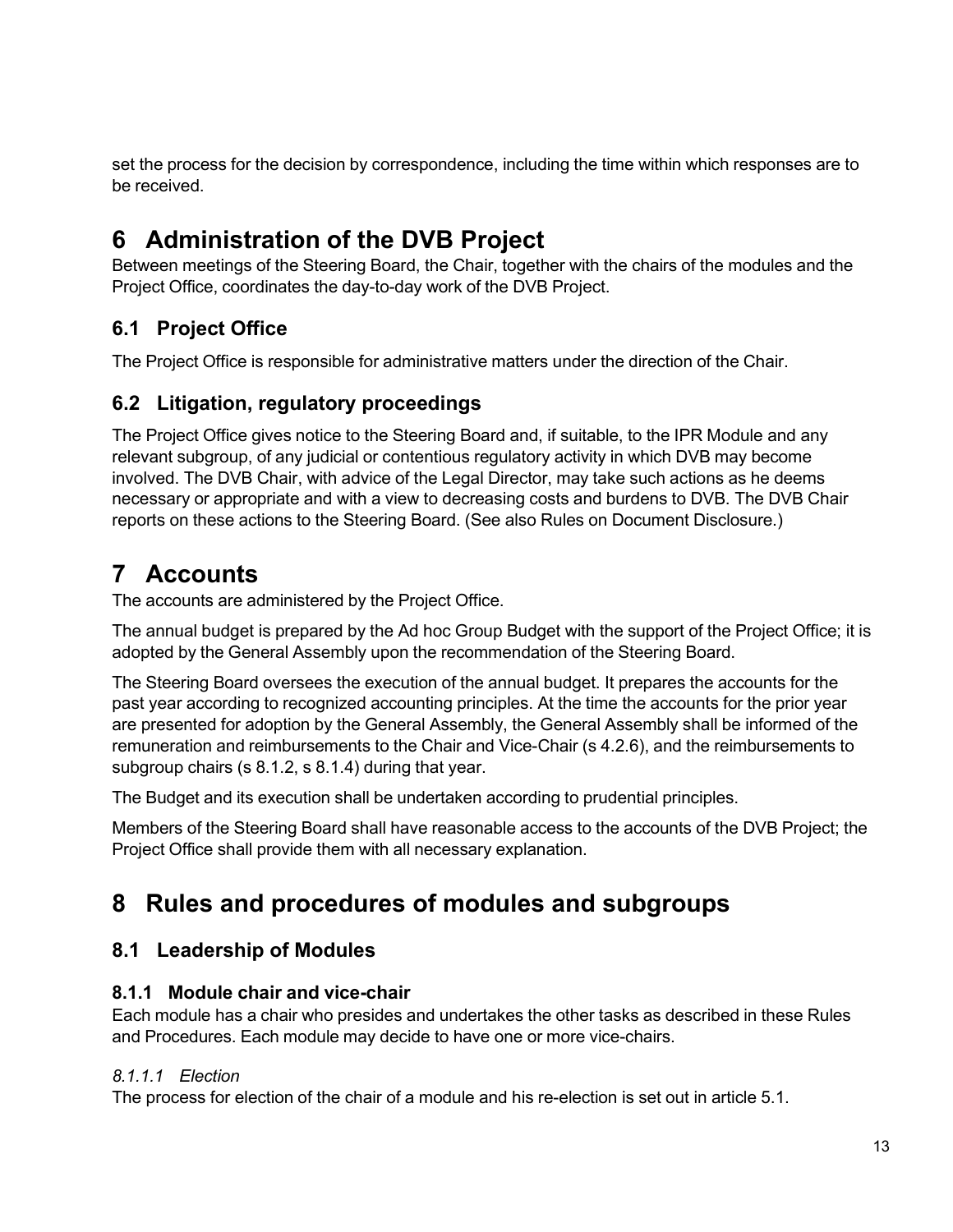#### *8.1.1.2 Endorsement*

At the first meeting of the new Steering Board immediately following its election described in article 4.1, the Steering Board endorses (or rejects) by majority vote the chair elected by the module. If the Steering Board rejects the chair elected by the module, the Steering Board elects a chair for that module in accordance with the process for election of DVB Chair.

#### *8.1.1.3 Term*

The chair newly elected by the module assumes office immediately, but his election is subject to the endorsement of the Steering Board. The term of a module chair is two years (or, if earlier, until the meeting of Steering Board, described in article 8.1.1.4 (b), at which it decides the re-election of module chairs). The Steering Board may at any time remove a module chair.

#### *8.1.1.4 Re-election*

The module chair is re-elected (or another elected) for a two-year term by the process described in article 5.1.

- (a) The module re-elects its chair (or elects a new chair) at a module meeting falling before the meeting of the Steering Board specified in article 8.1.1.4 (b).
- (b) At the first meeting after its election (or if necessary at a later meeting), the new Steering Board considers the endorsement of the chair elected by the module. The endorsement follows the procedure set out for endorsements in article 8.1.1.2.

#### *8.1.1.5 Vice-chair of a Module*

A vice-chair of a module is elected, endorsed, removed and re-elected in the same manner as its chair.

In the absence of the chair, a vice-chair presides over meetings of the module.

## <span id="page-13-0"></span>**8.1.2 Reimbursement of travel expenses**

The Steering Board may, notwithstanding article 12.1(a) MoU, decide to allow reimbursement of travel and accommodation expenses of the chair of any module in accordance with Project Office rules. Such a decision is renewed at the start of each term of service.

## <span id="page-13-1"></span>**8.1.3 Subgroup chair**

Subgroup chairs are appointed by the relevant module, taking into account any proposal from the subgroup. Decisions on the leadership of the subgroup are taken by the same consensus process as any other action within a module.

The Steering Board may review and modify those appointments.

## <span id="page-13-2"></span>**8.1.4 Non-DVB Members serving as chair of a subgroup**

In exceptional circumstances, the modules or the Steering Board may maintain a person no longer representing a DVB Member as chair of a subgroup. Such a person shall sign on her own behalf (and on behalf of her employer, if any) an IPR undertaking based on Article 14 MoU. She will be bound by these Rules and Procedures. She will be minuted as representing the DVB.

She shall promptly notify her subgroup and the Project Office if she becomes employed (i) by a Member or (ii) an entity with DVB activities. She shall also give such notice if she (iii) becomes a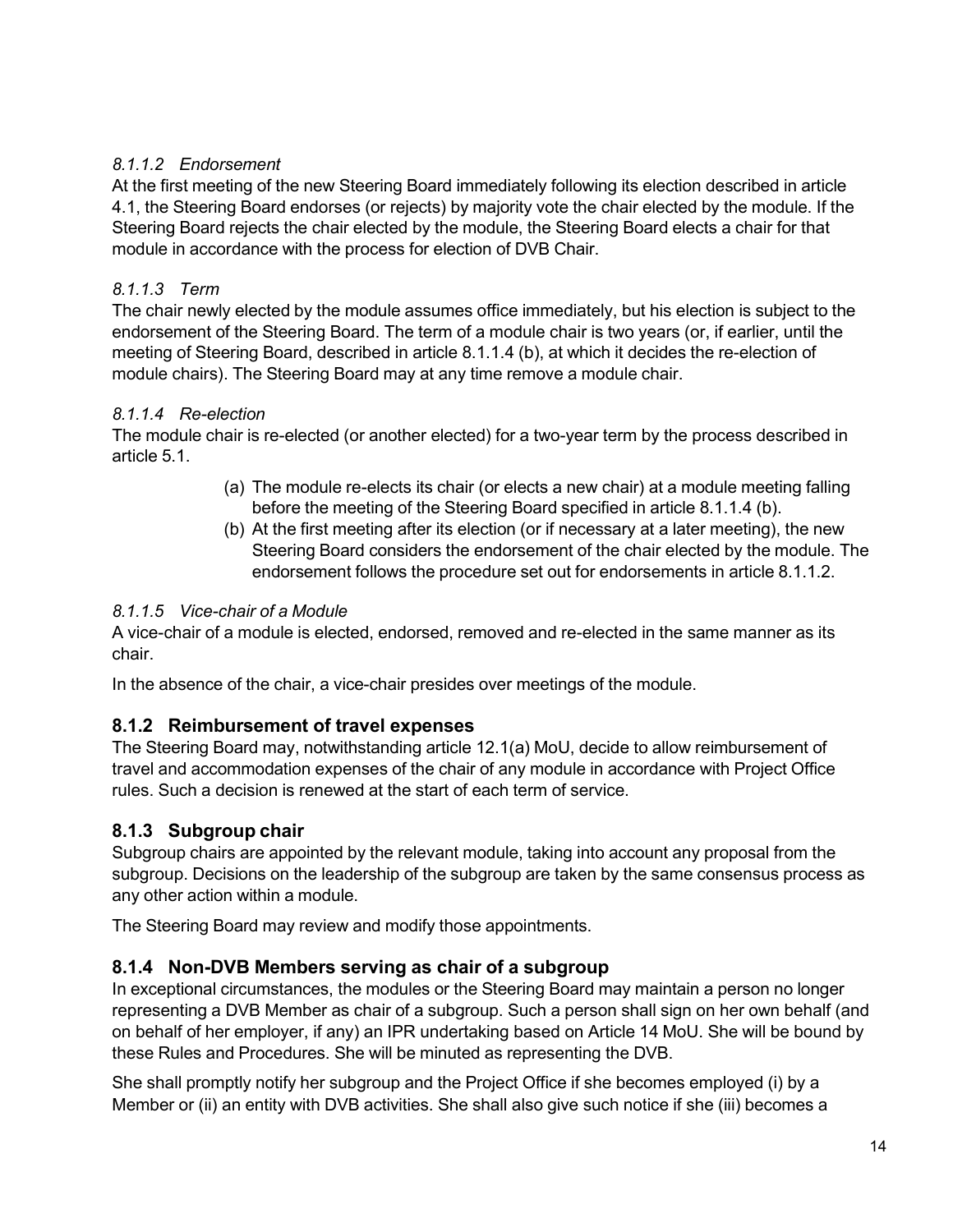consultant representing a Member or (iv) works within a consultancy representing a Member, in circumstances when, in either case, article 2.1.2.4 would apply. If her change of status is described by (i), (iii) or (iv) above, she shall be deemed to represent that Member (and the reimbursement for travel expenses set out in the next paragraph shall no longer be available). If her change of status is described by (ii) (or if she is engaged by any other third party), the DVB Chair, upon consultation with the module chairs and the legal director shall decide whether the new circumstances allow for the continuation of her service as chair.

The Steering Board may, notwithstanding article 12.1(a) MoU, decide to allow, in accordance with the Project Office rules, reimbursement of travel and accommodation expenses of a subgroup chair described in this section 8.1.4. Such a decision is renewed annually.

## <span id="page-14-0"></span>**8.1.5 Overlap in leadership positions**

No representative may serve in the leadership (chair or vice-chair) of a technical subgroup and a commercial subgroup at the same time.

When a Member's representative chairs a module, a representative of the Member may not chair a subgroup of the same module.

Representatives of a single Member may not serve as chairs of a technical subgroup and a commercial subgroup considering the same work item.

The Steering Board may allow exceptions to the provisions of this article 8.1.5. Any exception is renewed annually upon the proposal of the relevant module or modules.

#### <span id="page-14-1"></span>**8.1.6 Scope of authority for subgroup chair**

No subgroup chair has authority, express or otherwise, to bind the DVB Project. The office of each subgroup chair is part of the standards development process within DVB described by its Memorandum of Understanding and these Rules and Procedures. An issue as to the exercise of authority by a subgroup chair is resolved by the processes set out in these Rules and Procedures, or by reference to the Chair DVB or to the DVB Project Office.

## <span id="page-14-2"></span>**8.2 Ad hoc groups and working parties**

The Steering Board may create ad hoc groups and expert groups by appointing a chair and defining a specific task, which will be the terms of reference of the group.

The modules, or their subgroups subject to the subsequent confirmation of the relevant module, may create working parties by appointing a chair and defining a specific task, which will be the terms of reference of the party.

## <span id="page-14-3"></span>**8.3 Conduct of meetings; reports**

#### <span id="page-14-4"></span>**8.3.1 Even-handedness of chair; agenda, meeting report, venue**

The chairs of DVB modules and subgroups follow generally accepted practices for the conduct of meetings, including:

• The preparation, timely distribution and revision of an agenda and of a meeting report (including a list of meeting participants);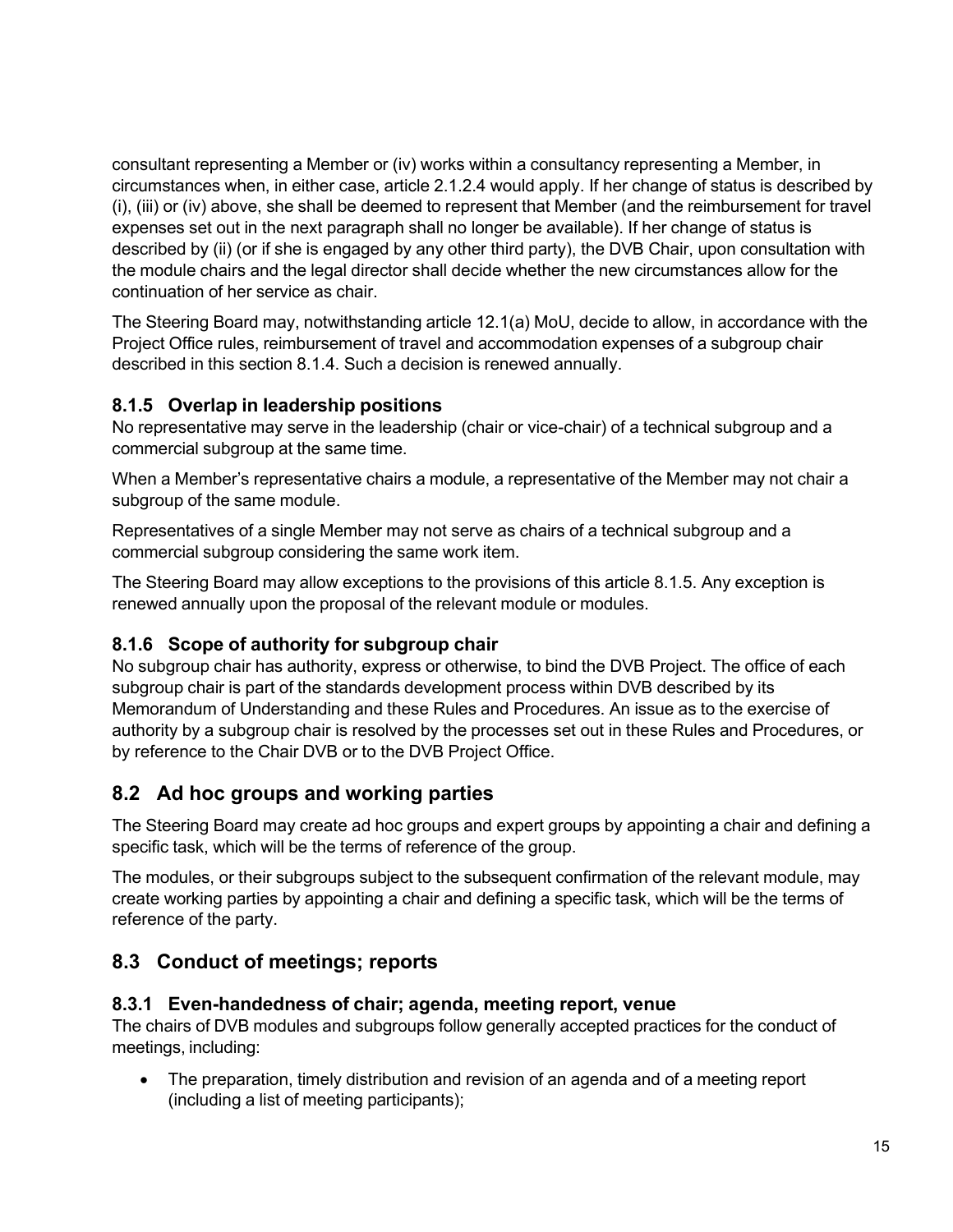• Even-handedness in the leading of deliberations on technical decisions and other matters to come before the subgroup.

For the practicalities associated with organizing and holding module and other meetings of the DVB Project, chairs should refer to DVB Meeting Guidelines, available at

https://dvb.org/about/policies-procedures/. The venue for meetings of subgroups outside of Europe shall be decided by consensus within the subgroup. Subgroups are encouraged, where practicable, to use telephone conferencing and other remote communications tools. See Annex C.

#### <span id="page-15-0"></span>**8.3.2 Consensus**

#### *8.3.2.1 Achieving consensus, indicative voting*

A chair's objective is that his subgroup reaches consensus. See e.g. articles 7 & 8 MoU. Consensus on a matter is achieved when there is no sustained objection to the result. Efforts to reach consensus must respond to time constraints (e.g. adopted to respect the calendar for completion of a specification).

Indicative voting is a method available to encourage consensus. The chair may call for, and records in the meeting report, votes in support of the majority and minority views. When recording such a vote, the chair shall record the votes of those Members who have attended no less than two of the past three meetings of his subgroup. (In this calculation, any prior meeting of his subgroup is a qualifying meeting unless, on the agenda distributed prior to the meeting that would otherwise qualify, the chair has clearly indicated that it would not so qualify.) A task force formed by the subgroup does not hold qualifying meetings.

Notwithstanding the number of its representatives at the meeting, a Member is entitled to no more than a single vote.

#### *8.3.2.2 Reporting on failure to achieve consensus*

When consensus is not possible in a timely way, the chair concludes the matter by reporting on the view of the majority of subgroup participants and setting out the minority opinions. During the preparation of this report, a proponent of a minority view makes clear the substance of his divergence so that the minority opinion is adequately presented in the meeting report.

#### *8.3.2.3 Preserving the minority view*

If the proponent of the minority view persists, he (or in his absence the chair of the subgroup) shall present the minority view to the relevant module for its consideration. In respect of the action taken by the module, the same rule shall apply to the recording, and presentation to the Steering Board, of a minority view by its proponent or by the module chairman.

#### *8.3.2.4 Consequence of indicative vote*

After an indicative vote, the subgroup continues its work in accordance with the majority view. It does not suspend its work on the item while waiting for review of the vote by its module.

#### <span id="page-15-1"></span>**8.3.3 Matters outside subgroup discussion**

Issues on substance and procedure are handled under the consensus process described in article 8.3.2. Questions involving violations of antitrust and other law, and claims of persistent abusive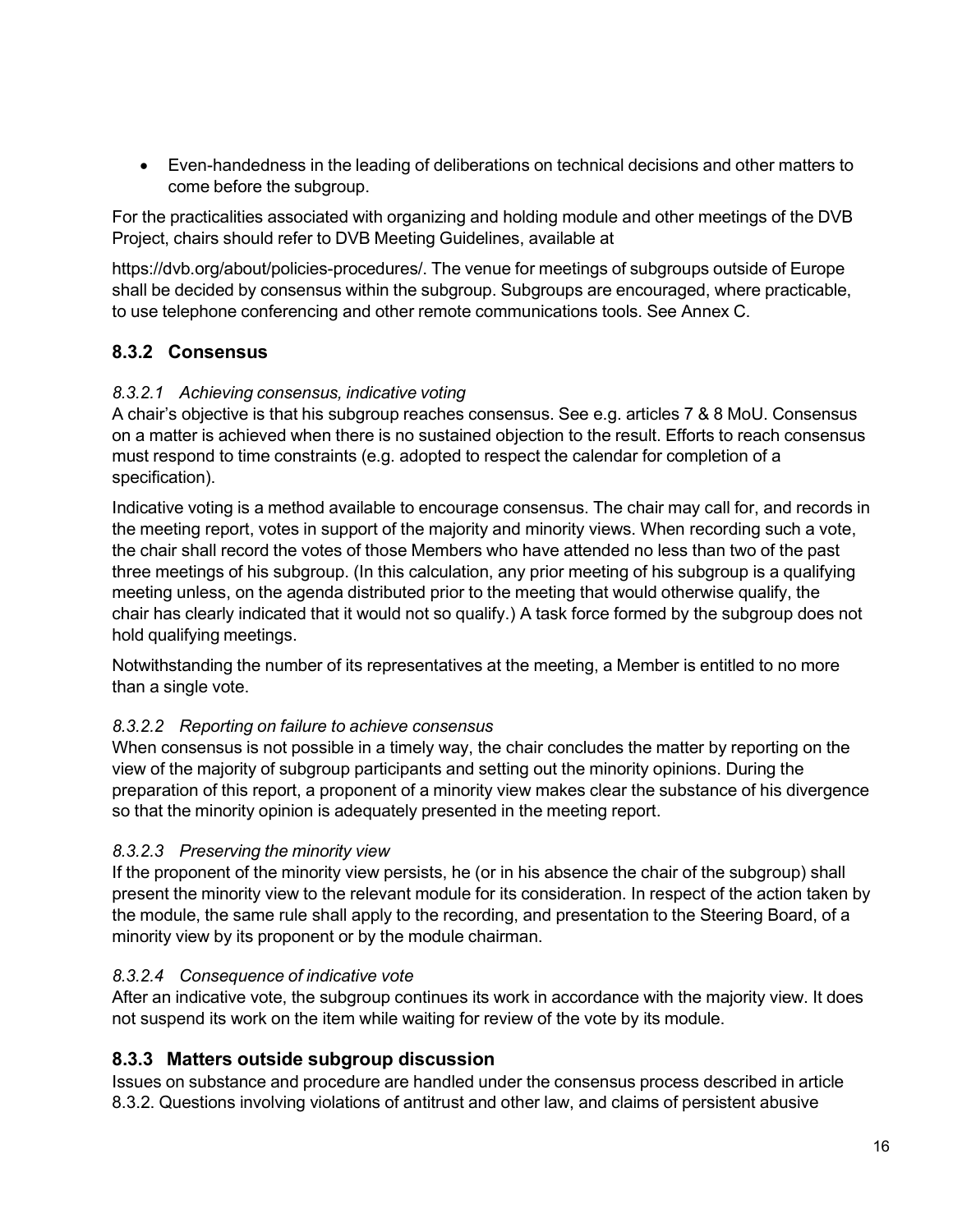conduct, gross procedural irregularity or other malfeasance within a subgroup, shall be brought promptly by any Member to the attention of the Project Office.

If such a question or claim is raised in a subgroup (and not immediately withdrawn), its chair may, if appropriate, direct that there be no further discussion thereof in the subgroup. If the question or claim is unresolved within the subgroup, the chair shall submit it forthwith to the Project Office.

The Member raising such a question or claim shall present it in detail in writing to the Project Office. Under the guidance of the DVB Chair, the Project Office shall proceed to a speedy and fair resolution of the question or claim and may, at its discretion, present its conclusions to the Steering Board.

## <span id="page-16-0"></span>**8.4 Participation by non-Member**

With the approval of the meeting chair, a representative from a company not a Member of the DVB may attend a single meeting. (With the approval of the Chair DVB, the representative may attend two or more meetings.) The meeting chair takes the steps that that chair and the DVB Project Office deem necessary to bind the representative (and her company) to these Rules and Procedures, to the DVB Project's IPR policy and to other applicable policies. Her participation in the meeting shall be announced at the time of the distribution of the meeting agenda and at the start of the meeting. Any participant may object to her participation to the Project Office and at the start of the meeting.

## <span id="page-16-1"></span>**8.5 Terms of reference and formation documents**

The Steering Board approves the terms of reference and internal rules of subordinate bodies but may delegate the approval process for subordinate groups to the relevant module.

The approval is subject to review by the Steering Board.

## <span id="page-16-2"></span>**8.6 Progress of a work item; measuring its active support within Modules**

DVB modules have adopted module rules relating to work items and other matters:

#### <span id="page-16-3"></span>**8.6.1 Study Missions**

In response to a request related to future aspects of markets, technologies, promotion or other areas of potential interest to DVB, a module chair may launch a study mission. The work product of a study mission is generally a report, prepared within six months, proposing future DVB activities (such as one or more work items). Any module may initiate a study mission (but should avoid needless duplication of activity).

#### <span id="page-16-4"></span>**8.6.2 Expeditious completion of work item; filibustering**

Once a work item has been adopted by the Commercial Module or the Technical Module, it should be completed without undue delay and within the time frame set for its completion.

During a meeting, any participant may call the chair's attention to actions by one or more other participants to cause undue delay in the progress of the work item (filibustering). If the filibustering persists, and the chair does not take steps to end it, the first participant may ask that her complaint about the filibustering be included in the meeting report.

Filibustering actions may include repetitive or tardy comments on documents; repetition of previously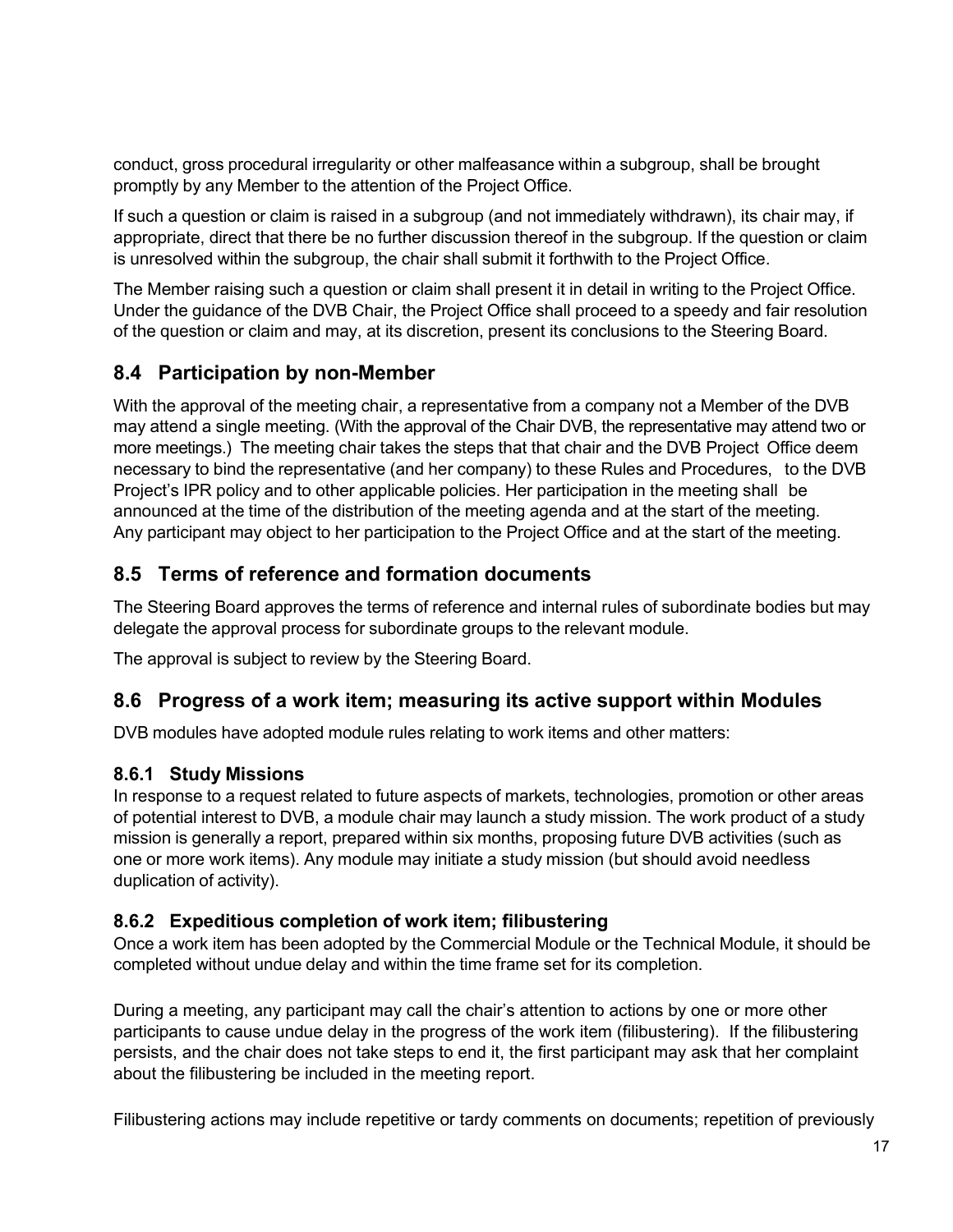stated positions / objections; attempts to add new, unjustified conditions for approval of a decision in the middle of a process; contributions lacking technical merit; presentations or oratory that unreasonably exceed allotted time; failure to observe and respect decisions; unreasonable linkage to processes and events in other organisations; raising issues outside the scope of the work item and engaging in other vexatious conduct.

#### <span id="page-17-0"></span>**8.6.3 Commercial Module: threshold support for a work item**

Within the Commercial Module, a work item or other matter is not normally allocated substantial resources and meeting time (for example for the preparation of commercial requirements) unless five or more members of the Commercial Module, drawn from at least two constituencies and evidencing support from the full value chain, support the matter. It shall be for the Commercial Module chair to verify whether the support is sufficient to ensure a successful work item. When such support is absent, the Steering Board may nonetheless launch a work item.

#### <span id="page-17-1"></span>**8.6.4 Absence of active support for work item within the CM or TM**

If a work item fails to maintain active support (that is, participation at relevant meetings falls below five Members drawn from at least two constituencies and evidencing support from the full value chain), the chair of the subgroup responsible for the work item shall so notify the chair of the relevant module, who in turn shall notify the Steering Board. It shall be for the Steering Board to decide whether the work item should stop or continue.

## <span id="page-17-2"></span>**8.7 Preparation of specifications**

In general, the preparation of a specification should provide a single technical solution for each function. A "toolbox approach", allowing multiple technical solutions, is discouraged. A "toolbox approach" may be considered if it allows flexibility without compromising interoperability or if responds to different requirements in different territories. Subgroups should otherwise strive to achieve consensus around a single solution.

## <span id="page-17-3"></span>**8.8 Output documents on regulatory matters**

The DVB, as a market-oriented organization, believes successful technical standards don't require mandation by regulatory authorities. However, DVB Members are free, in their own name, to put forward and to advocate for DVB specifications before regulatory authorities.

## <span id="page-17-4"></span>**9 Documentation, disclosure, confidentiality**

## <span id="page-17-5"></span>**9.1 Generally**

A Member generally obtains documents from a module or a subgroup by registration of its representative. See also DVB's Rules on Document Disclosure (annex A hereto).

## <span id="page-17-6"></span>**9.2 "Closed" groups**

The DVB Steering Board may exceptionally decide the creation of a closed group, access to which may be based on specific criteria. The distribution of documents by such a group may be limited, by decision of the Steering Board, to the group's membership. The Project Office implements the terms of access to any such group and to its documents.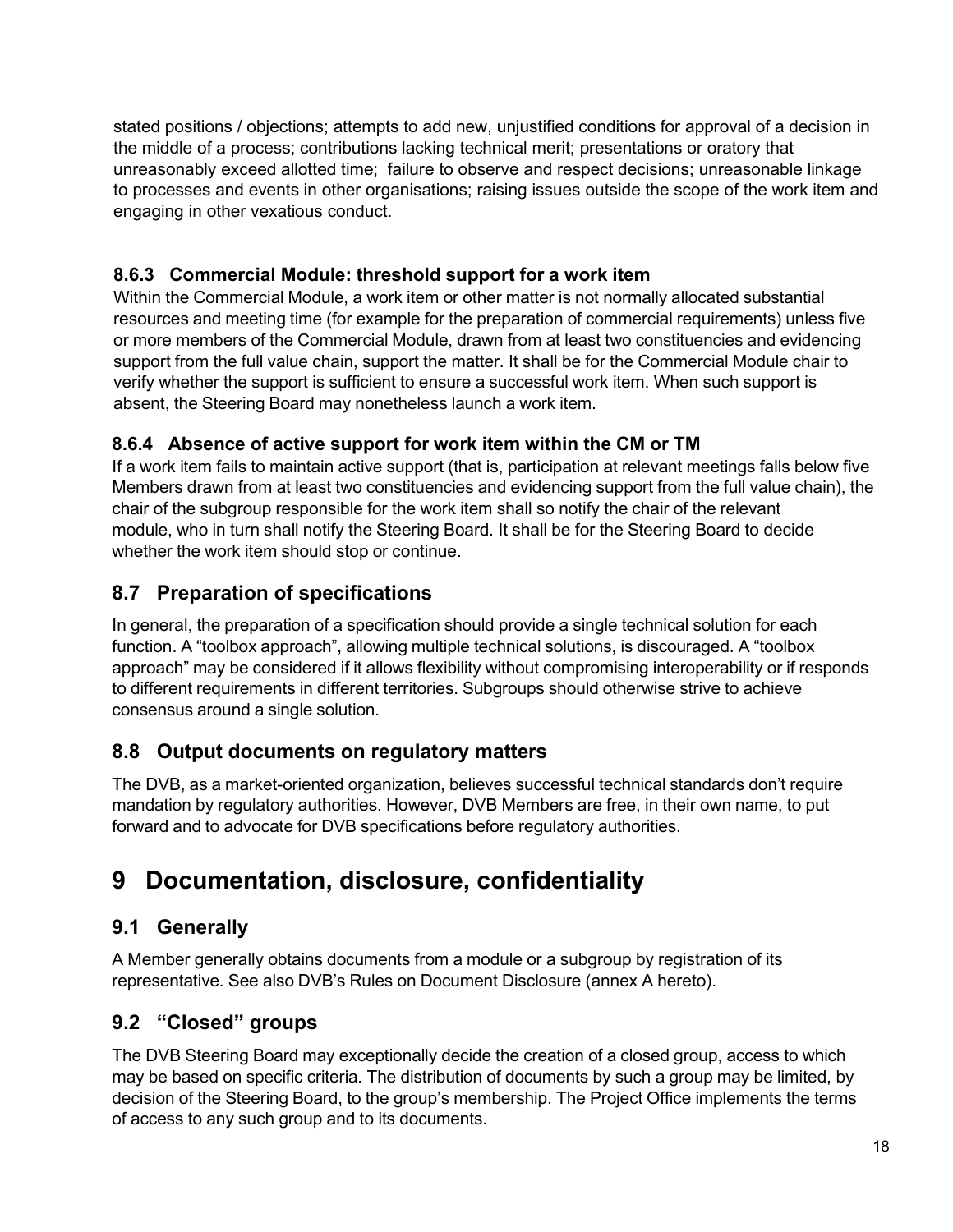## <span id="page-18-0"></span>**9.3 Document delivery deadlines**

#### <span id="page-18-1"></span>**9.3.1 Steering Board**

In the Steering Board, documents requiring a formal decision should be made available to Steering Board members at least 36 hours before the beginning of the meeting. Documents thereafter shall be subject to decision at the next succeeding meeting of the Steering Board.

However, a meeting of the Steering Board may determine, unless any member of the Steering Board has objected, immediately to decide the matters presented in a late arriving document.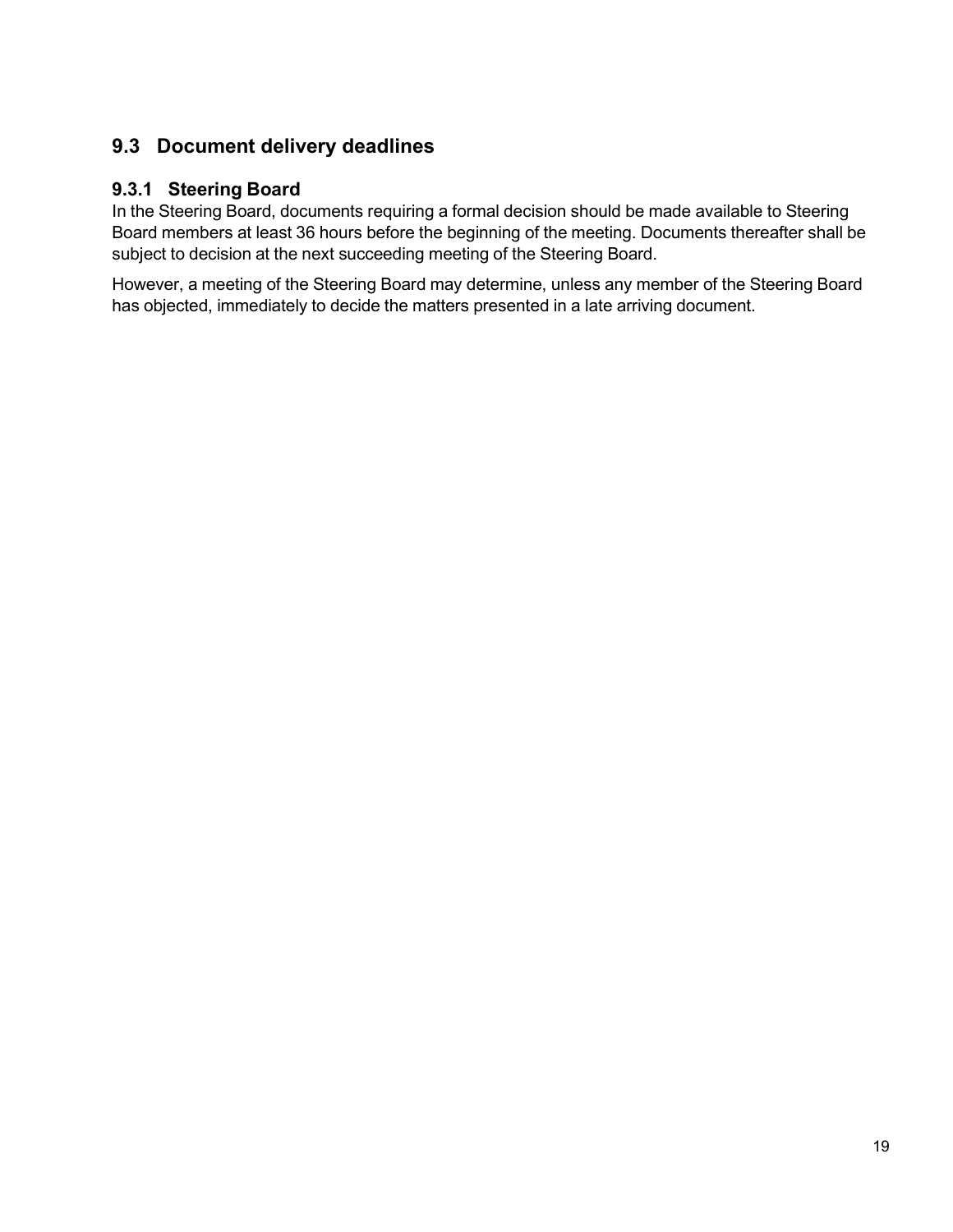The meeting reports of the Steering Board, but not other Steering Board documents, are made available to all Members.

#### <span id="page-19-0"></span>**9.3.2 Module documents**

Modules may adopt rules setting deadlines for delivery of documents before module meetings.

- a) The IPR Module requires that documents be submitted two weeks in advance of a meeting.
- b) The Technical Module has adopted the rules on delivery of draft specifications, progress reports, document delivery, draft agenda and other documents, as set out in TM5304r1.
- c) The Commercial Module has adopted the following document deadlines:

| Document                              | Deadline for Submission                                                                                                                                                                 | <b>Preferred Practice</b>                                                      |
|---------------------------------------|-----------------------------------------------------------------------------------------------------------------------------------------------------------------------------------------|--------------------------------------------------------------------------------|
| Specifications and<br>other documents | At least one week (7 calendar days) before start of<br>CM meeting                                                                                                                       | Previous CM meeting to<br>be informed of expected<br>delivery of Specification |
| for approval /<br>action              | Note: stable draft of commercial requirements for<br>approval to be uploaded to relevant subgroup<br>repository at least 2 weeks prior to CM meeting                                    |                                                                                |
| Progress reports                      | No later than 16.00 (in the time zone of the CM<br>meeting) on day prior to start of CM meeting                                                                                         | By close of business on<br>the Friday prior to the CM                          |
|                                       | Note: report to be made available to subgroup<br>members at its meeting or circulated for comment at<br>least one day prior to CM submission                                            | meeting                                                                        |
| Documents for                         | Prior to the start of the CM meeting                                                                                                                                                    |                                                                                |
| information                           | Note: if a document for approval / action depends<br>on information in document, then document for<br>information to be submitted on same deadline as<br>document for approval / action |                                                                                |
| Initial draft CM<br>agenda            | At least four weeks prior to CM meeting                                                                                                                                                 |                                                                                |

A document submitted after its deadline will be subject to approval by correspondence except if the Commercial Module decides otherwise to accept or to approval the late document. A document created or modified during a CM meeting is not subject to its deadline but may be subject, as decided by the CM meeting, to approval by correspondence. CM subgroup chairs determine the document deadlines for their own subgroups (except for the deadline set out above for progress reports).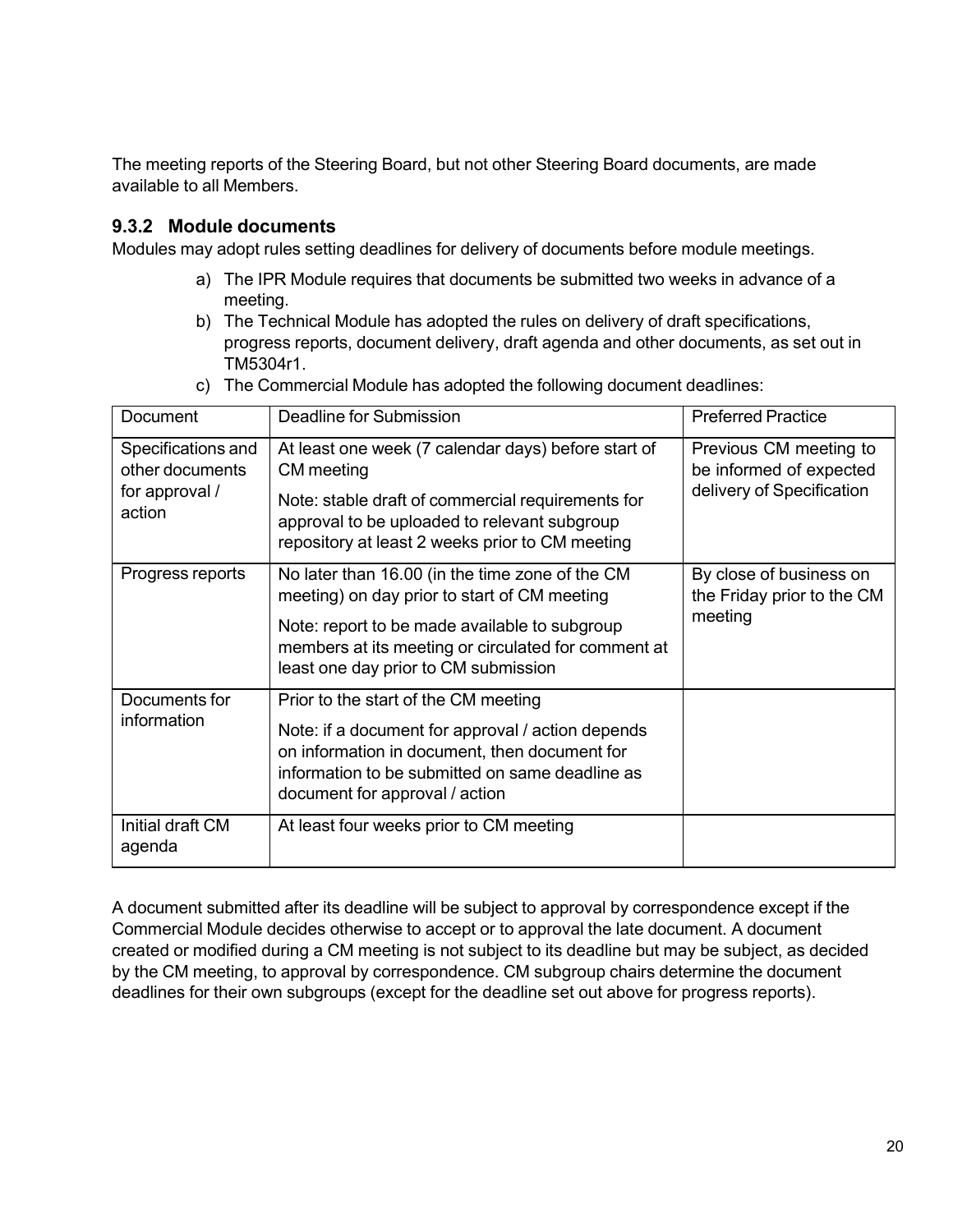## <span id="page-20-0"></span>**9.4 Inappropriate content**

The content made available on subgroup reflectors and elsewhere on the DVB website shall be in line with DVB's objectives. Content inconsistent with the Antitrust Guidelines, the Copyright Policy, these Rules and Procedures, and the Terms of Use of the DVB website is not appropriate. Materials infringing copyright, defamatory content, and harmful content are not appropriate. When inappropriate content is called to the Project Office's attention (or the Project Office otherwise becomes aware of such content), the Project Office will remove the content (or take other suitable action), with notice to the submitter of the content.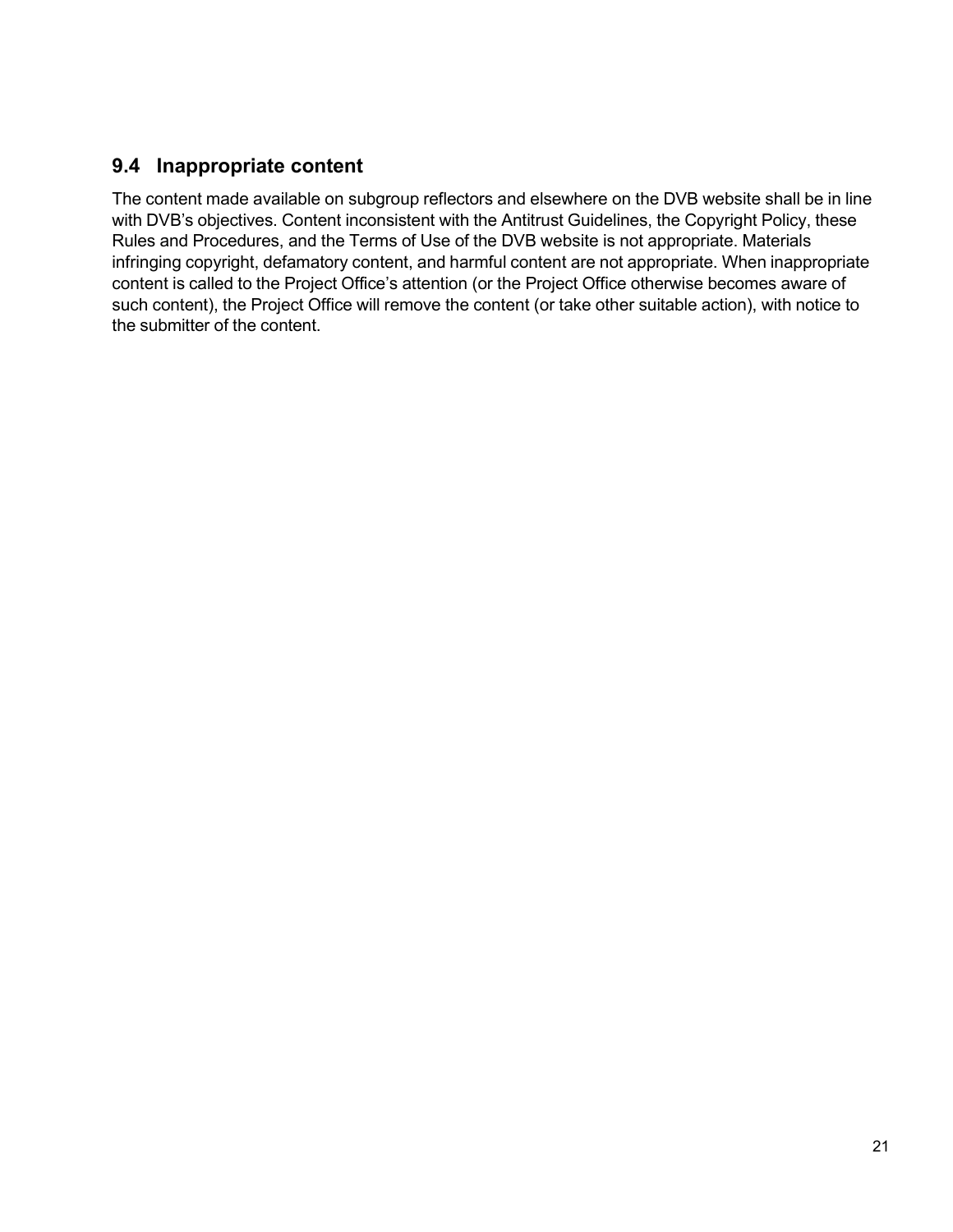# <span id="page-21-0"></span>**Annex A R&P: DVB Rules on Document Disclosure**

## <span id="page-21-1"></span>**1. Scope, definitions**

This document compiles the rules developed by the DVB Project on the disclosure of documents within DVB and to third parties. These rules also cover the DVB confidentiality policy. This compilation is issued by the Steering Board pursuant to its powers to provide guidance on interpretation of the MoU (art 17 MoU), to determine a policy on the confidentiality of papers (art 13.1 MoU), and to set the entitlements of members of other organizations to receive information on and to take part in the work of the DVB Project (art 6.2 MoU).

In these rules, a "document" can include a final specification adopted by the Technical Module, contributions and drafts intended to lead to such a final specification and policy advice to regulatory institutions. "MoU" refers to the DVB's Memorandum of Understanding (or Statutes).

## <span id="page-21-2"></span>**2. Disclosure outside DVB**

The Steering Board alone may disclose a document outside the DVB. For example, in respect of specifications, the Technical Module delivers final "specifications . . . . via the Steering Board to recognized standards setting entities . . .". Art 8 MoU. It alone is responsible for issuing advice to public authorities. Art 6.2 MoU.

The Steering Board may also delegate the disclosure of documents to other DVB entities. For example, the Promotion and Communications Module may, following priorities set by the Steering Board, provide information on DVB activities and specifications. Art 10 MoU.

A document subject to these rules may be disclosed by DVB in connection with a judicial or contentious regulatory activity only under the terms of a suitable arrangement ("protective order") that limits further disclosure. See also Rule 6.2 R&P DVB.

When a document is delivered to a standards setting entity, the disclosure rules of that body govern.

The Steering Board may adopt ad hoc or temporary arrangements for disclosure of documents to sister standards fora or to others. Arts 6.2, 13, 17 MoU. See below, paragraph 5.

## <span id="page-21-3"></span>**3. Disclosure within DVB**

Within DVB, Members are entitled to receive the output documents from the modules of their activities, and the minutes of the Steering Board. Art 13.1 MoU. Members of the modules, and of the Steering Board, are entitled to receive the other documents of the bodies in which they participate. (Members are entitled to send representatives to all modules and thus are entitled to receive, upon request, all documents of all modules.)

The chair of a subgroup within DVB limits disclosure of subgroup documents to the subgroup and to other subgroups with which it is developing a specification in concert. Members receive all the documents of the subgroups in which they participate.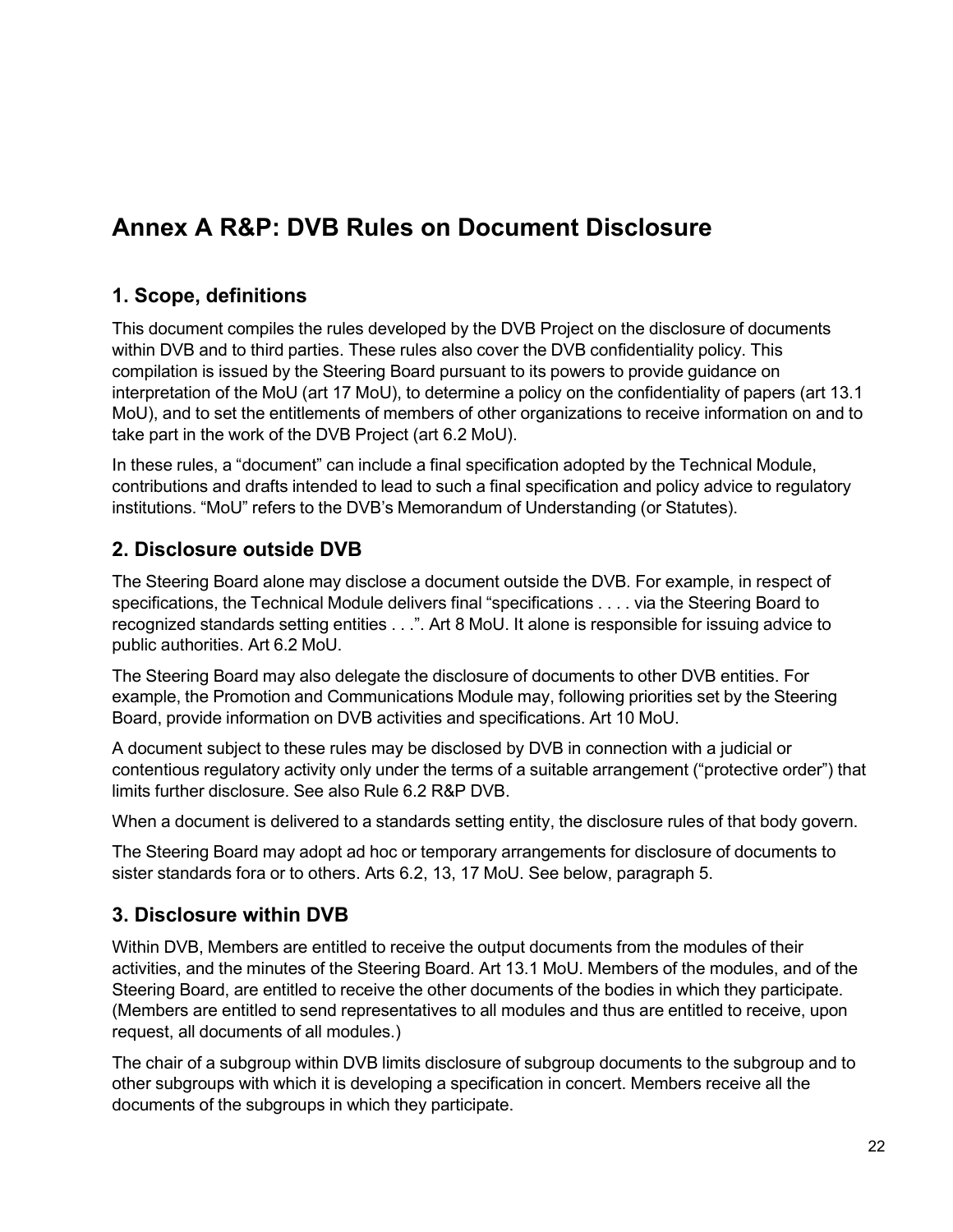In addition, the chair of a subgroup may make available documents of a meeting of the subgroup to outside observers. (Such observers are generally invited to no more than a single meeting.)

## <span id="page-22-0"></span>**4. Confidentiality**

Generally speaking there is no "confidentiality" rule within DVB.

The Steering Board has stated,

There is no inherent confidentiality in the DVB specification process. Thus, submissions to the DVB are considered to be public, and thus are also considered as prior art.

As a result, know-how or an invention may be incapable of protection by way of a patent filing after the disclosure. The exceptions to this principle have been very limited: the work of subgroups examining the intellectual property rights associated with a specification (for example, TM-TEM); the MEG Confidentiality Agreement as part of the Rules and Procedures for the DVB MHP Experts Group, Blue Book A066, s 4.3.1; and rules covering certain activities for specifying the Common Scrambling Algorithm.

## <span id="page-22-1"></span>**5. Dealings with sister standards fora**

The Steering Board may set down the entitlements of members of other organizations, such as sister standards fora, to receive information on and to take part in the work of the DVB Project. In some circumstances an expedited approach, as described in the following paragraphs, may be suitable.

As noted above (in paragraph 1) a document is generally shared with a sister forum only after adoption as a specification by the Steering Board. The Steering Board has, in addition, taken the view that a provisional document may be shared after decision of either the Technical Module or Steering Board. Under certain circumstances, when there is no intervening Technical Module or Steering Board, a subgroup chair may, with the consensus of the subgroup and with the approval of the TM Chair (and, where applicable, the author), provide a provisional document to the sister forum; such a decision is to be confirmed by the next succeeding meeting of the Technical Module.

Where a provisional DVB document is shared with a sister forum, it shall bear the legend:

"THIS IS A PROVISIONAL DVB DOCUMENT. IT MAY BE CHANGED BEFORE FINAL ADOPTION BY DVB. THIS PROVISONAL DOCUMENT IS FOR DISCUSSION PURPOSES ONLY. IMPLEMENTERS ARE NOT ENTITLED TO RELY ON THIS PROVISIONAL DOCUMENT. WHERE POSSIBLE, ITEMS FOR WHICH CONSENSUS HAS NOT BEEN REACHED ARE SUITABLY MARKED, FOR EXAMPLE BY SQUARE BRACKETS. IMPLEMENTERS SHOULD ALSO NOTE THAT ONLY FINAL SPECIFICATIONS ADOPTED BY DVB ARE (SUBJECT TO THE "NEGATIVE DISCLOSURE" RIGHTS OF MEMBERS) ENTITLED TO THE IPR LICENSING TERMS OF DVB'S MEMORANDUM OF UNDERSTANDING."

In addition, at times it may be suitable to allow an extract of a DVB specification, such as graphic material or a limited text, to be incorporated in the specification of a sister forum. Any such extract must be approved by the DVB Project Office and shall bear the legend:

"This is an extract of [DVB specification no XXXX] and is provided as a convenience. Reference should be made to the full specification. This extract is copyright [year] the DVB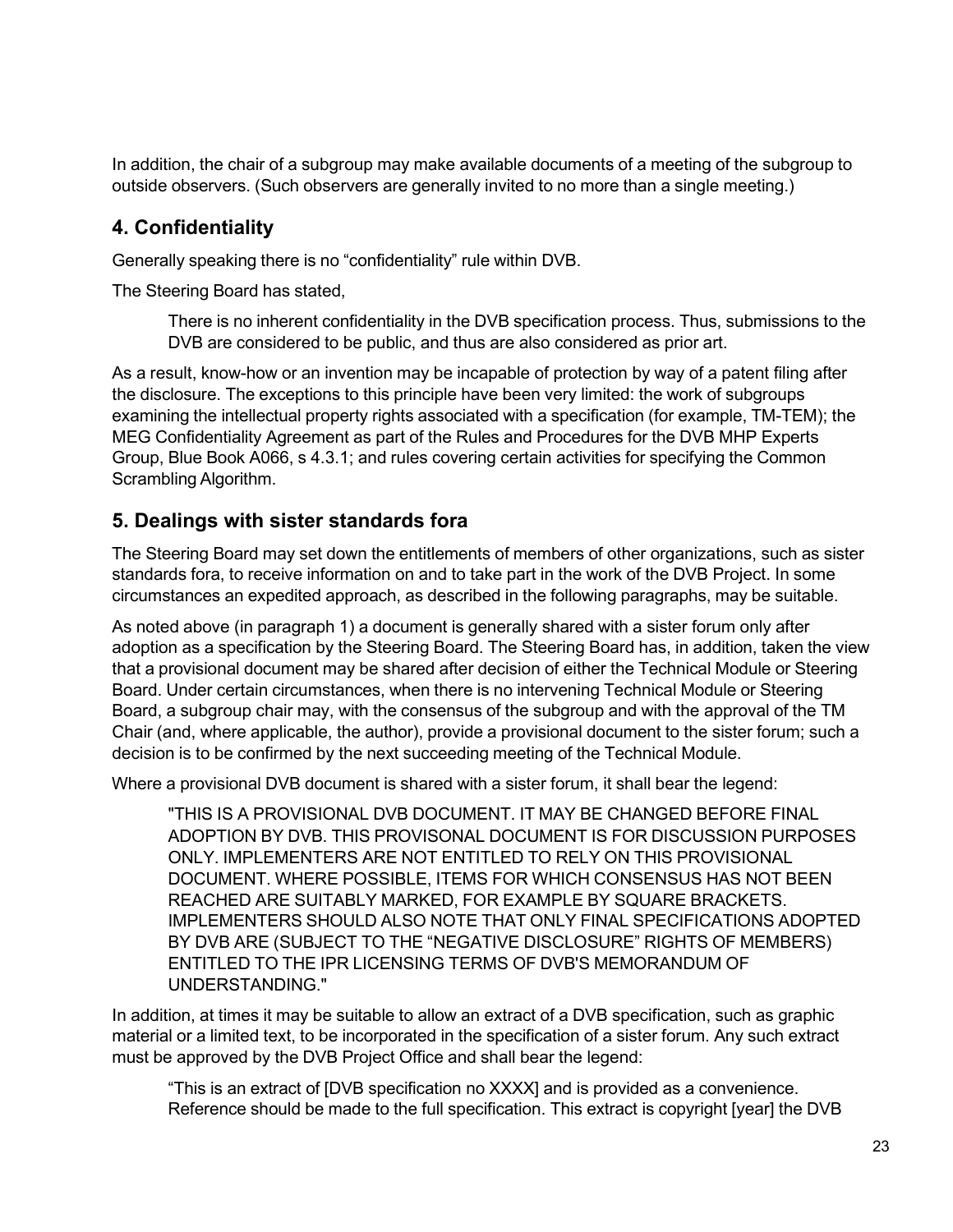Project and used by permission. All other rights reserved. This extract may be subject to IPRs held by DVB Members and to the IPR policy of the DVB Project."

The Steering Board has, in its IPR Guidelines for Meetings with Sister Standards Fora (Feb 2004), stated that it considers that any joint meeting, its proceedings and its outcome with a sister standards forum may not be disclosed by any participant or the other standards forum. It requires that any statement, written or otherwise, to be disclosed outside the DVB membership, be approved in advance by the DVB Project Office. These Guidelines also contemplate that the DVB may enter into a separate agreement with a forum. Such an agreement can cover arrangements on confidentiality and disclosures.

## <span id="page-23-0"></span>**6. Observers, etc.**

The arrangements for an observer are determined by the Steering Board. Art 2.2 MoU. A Member may disclose documents to third parties for the purpose of developing, testing and demonstrating prototype implementations based on a draft specification provided that the documents are treated as confidential information under the Member's non-disclosure agreement.

## <span id="page-23-1"></span>**7. Other policies related to disclosure**

There are other DVB materials which set out policy and guidelines on questions related to disclosure, for example in respect of liaisons with sister standards bodies, [https://dvb.org/membership/liaisons/.](https://dvb.org/membership/liaisons/)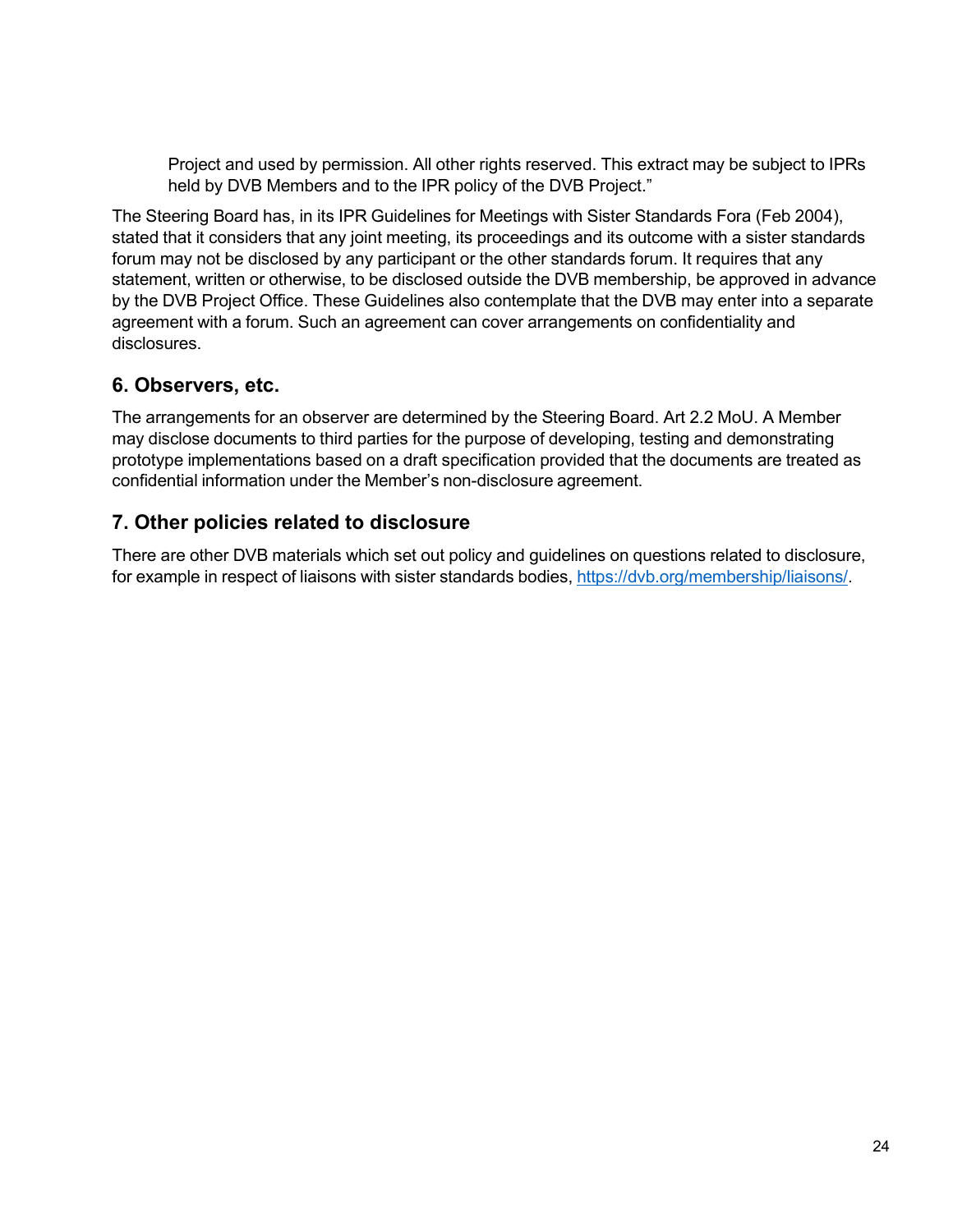# <span id="page-24-0"></span>**Annex B R&P: Antitrust Guidelines of the DVB Project**

## <span id="page-24-1"></span>**A. General**

The DVB Project is a non-profit entity formed under Swiss law. It follows the competition rules in effect in Switzerland and in the European Union and as generally applied elsewhere in the developed world. It expects its Members to follow these rules as well. For general information on competition rules governing standards development, DVB Members should consult with their legal counsel. The DVB Project Office can provide further information (eltzroth@dvb.org).

## <span id="page-24-2"></span>**B. Conduct during DVB meetings**

During DVB meetings, the chair should be vigilant that participants adhere to these guidelines.

1. Certain activities are prohibited: the discussion, communication or other exchange of information, or explicit or implicit agreement, during DVB meetings in respect of pricing strategies or product pricing; terms and conditions of sale including discounts and allowances, credit terms, etc.; production levels or capacity; limitation of technical development or investment; allocation of sales territories, markets or customers; market shares, submitted bids or intentions to bid; preventing anybody from gaining access to any market or customer for goods and services; and refusals to deal or do business with competitors, vendors or suppliers.

Note the following qualifications to this prohibition:

- a. The prohibition applies to DVB meetings and activities; these guidelines do not cover discussion, communication or other exchange of information outside of DVB meetings or activities. In these exchanges, DVB Members should in any event comply with competition rules.
- b. If a member of a DVB subgroup wishes to make a communication that, in the opinion of its chair may be prohibited by the first paragraph of this section B.1, the chair will indicate that the communication is not permitted and refuse to allow discussion on its substance. (The chair may have formed his opinion by himself or as a result of comments from other members of subgroup.) The member whose communication was not permitted, or any other member, may submit the communication to the IPR Module. If the member is not able to attend a meeting of the IPR Module he may (i) ask that his communication be recorded in the report of the meeting of the subgroup (that part of the report shall be delivered to the Chair IPRM); and (ii) communicate directly with the Chair IPRM.

2. Only the Steering Board and the IPR Module, when acting in fulfilment of the IPR policy of the DVB Project, and notably to foster the formation of patent pools consistent with article 14.9 MoU, may discuss patents and other intellectual property rights associated with specification activity and the licensing and availability of such rights and, within the constraints of competition law, the matters listed in the first paragraph of section B.1. The Steering Board may designate other subgroups expressly to engage in such discussions.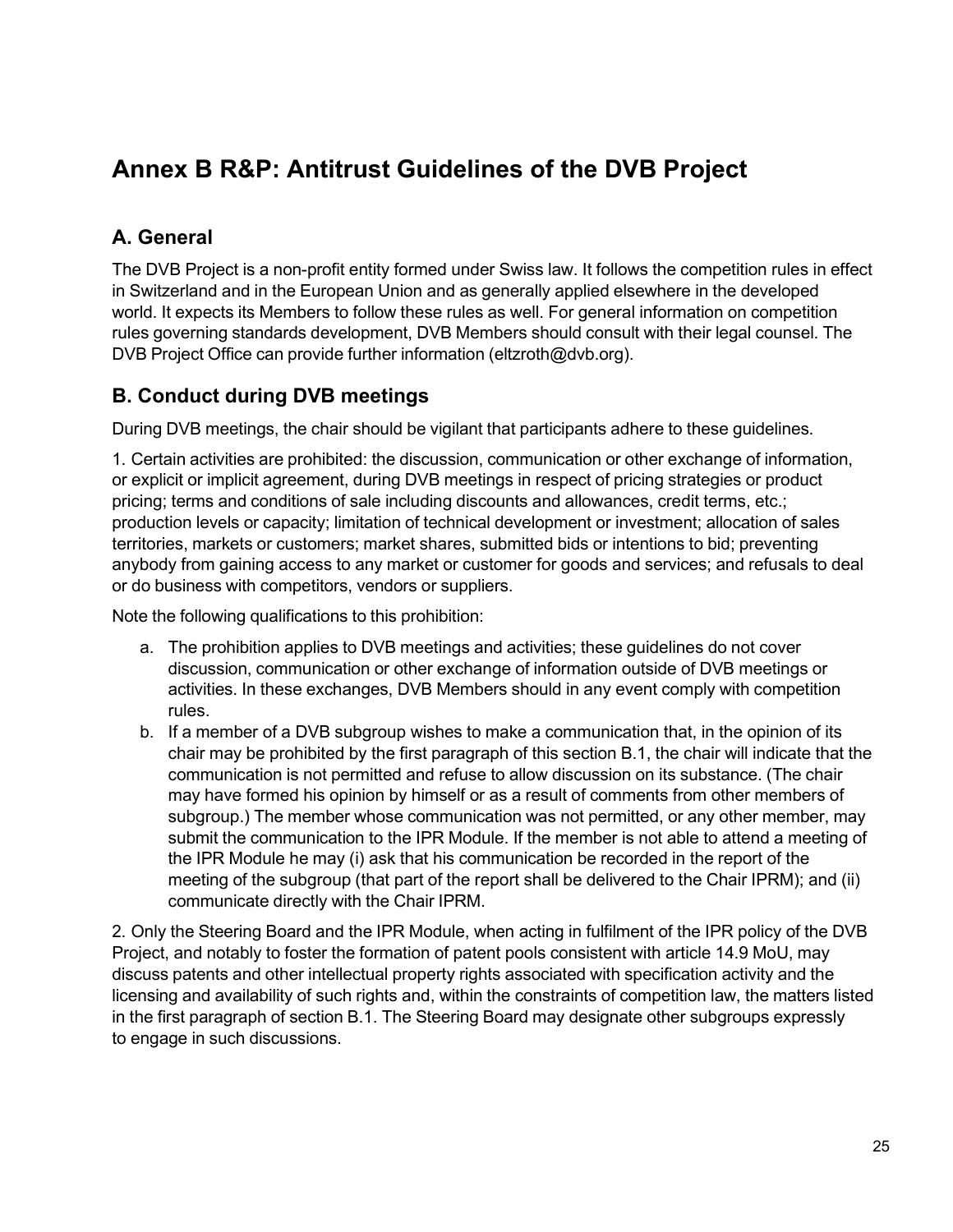3. Matters raised in DVB subgroups requiring general discussion of specific IPR licensing terms should promptly be referred to the IPR Module or to the Steering Board by the relevant subgroup chair.

## <span id="page-25-0"></span>**C. DVB's IPR-related activities**

The DVB Project and its Members engage in a number of activities in order to foster the formation of voluntary licensing regimes covering patents essential to DVB specifications. Among these activities are:

- solicitation of confirmation of interest, by participants in specification development, of their willingness to consider forming a licensing programme ("patent pool");
- provision of means for rights holders to make confidential declarations for an initial determination of essentiality;
- informational sessions with rights holders and others on DVB's IPR policy, its fostering of licensing programmes, and the steps generally taken to complete patent pools:
- making available specialists to consider declarations of essentiality in the light of their technical expertise ("peer review");
- forum for exchange of views between companies (but not joint negotiations) on the terms offered by a licensing programme or rights holder;
- in respect of selected specifications presenting particular competition issues, assistance in structuring, preparation of documents, participation in aspects of licensing and compliance regime;
- and related assistance, communication and administrative activities. The Steering Board may by decision adopt further processes in the fulfilment of the IPR policy of the DVB Project or to promote, through disclosure or licensing practices, the implementation of DVB specifications.

Other factors relevant to antitrust considerations, including openness of DVB's membership, balancing of interests, the transparency of the process for adopting DVB specifications, access to DVB specifications, and the availability of an appeals process, are set out in the DVB's Memorandum of Understanding, its Rules and Procedures or in documents therein referred to.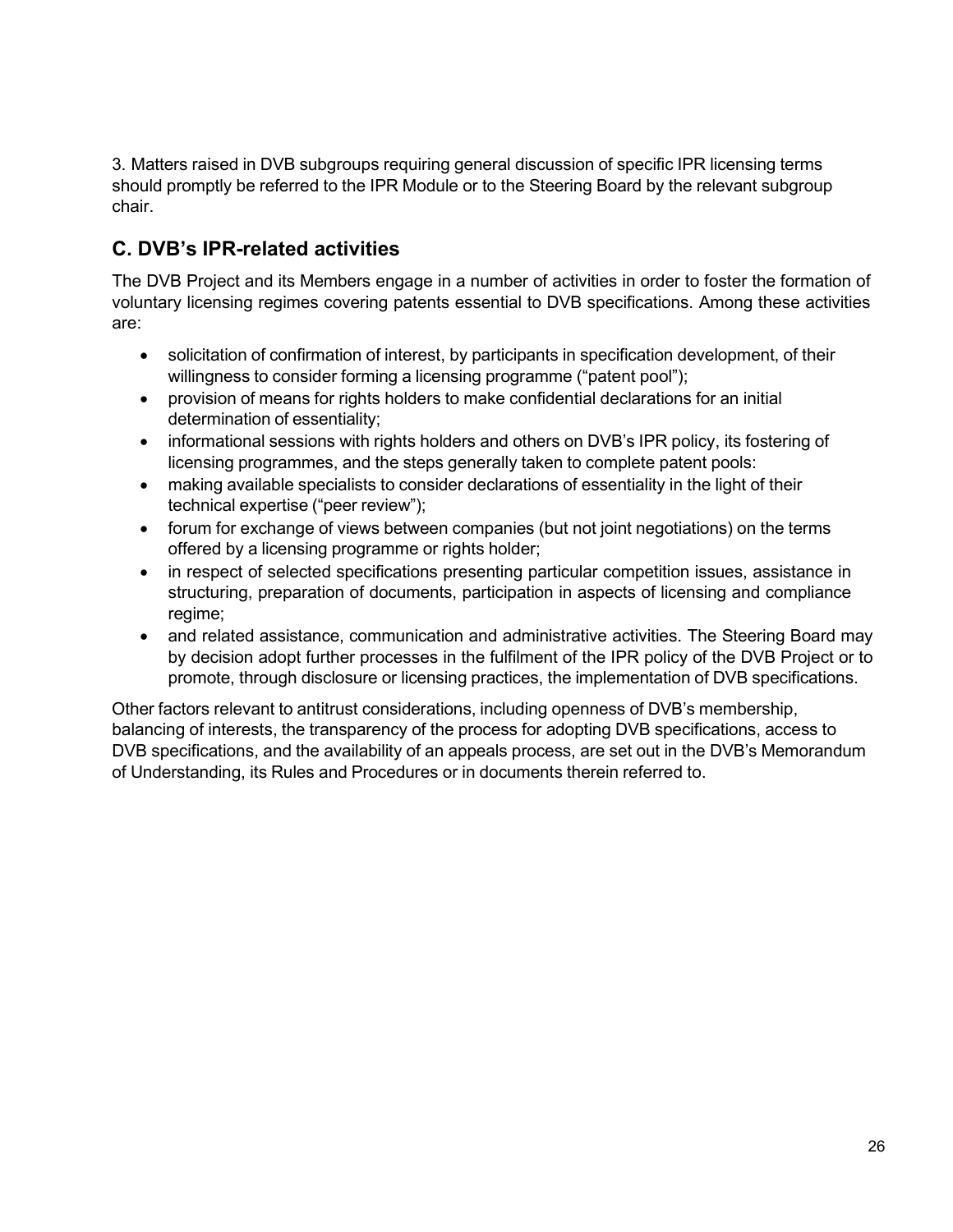# <span id="page-26-0"></span>**Annex C R&P: Remote Participation in DVB Meetings**

These guidelines govern remote participation in DVB meetings. They were revised at the November 2020 meeting of the Steering Board to take account of the changes required by the continuation of the COVID-19 pandemic. For so long as the pandemic precludes physical or mixed meetings, all meeting participants are "remote participants". When conditions permit physical or mixed meetings, the Steering Board may revise these guidelines in the light of its experience with remote participation.

DVB meetings are predominantly held remotely with participation by web-based services such as Webex or Teams (or less commonly by telephone conference). The service chosen by DVB is intended for use by all meetings, but a subgroup chair may use another service. In these guidelines, "webex" refers generically to any such online meeting platform or telephone conferencing facility.

#### <span id="page-26-1"></span>**Before the meeting**

DVB supplies information for participation by webex or by telephone.

All participants, including remote participants, register for the meeting.

If the remote participant intends to present a slide set or other materials, the remote participant informs the chair in advance so that they can coordinate the presentation of the slide set, by screen sharing, prior email distribution of the presentation, or otherwise. (All participants follow the document submission schedule adopted for the subgroup.)

## <span id="page-26-2"></span>**Joining the meeting**

At the beginning of the meeting, the chair conducts a roll call of those who have registered but are not physically present. If the remote participant joins the meeting after the roll call, the remote participant announces herself briefly and listens for the acknowledgement from the chair or from the secretary of the meeting.

On the attendance list in the meeting report, remote participation will be recorded as "by webex". It is the remote participant's responsibility to check the accuracy of the attendance list.

## <span id="page-26-3"></span>**Quality of remote participation**

The remote participant is responsible for her connections. Audio issues may result in the muting of the remote participant's line and ultimately in disconnection.